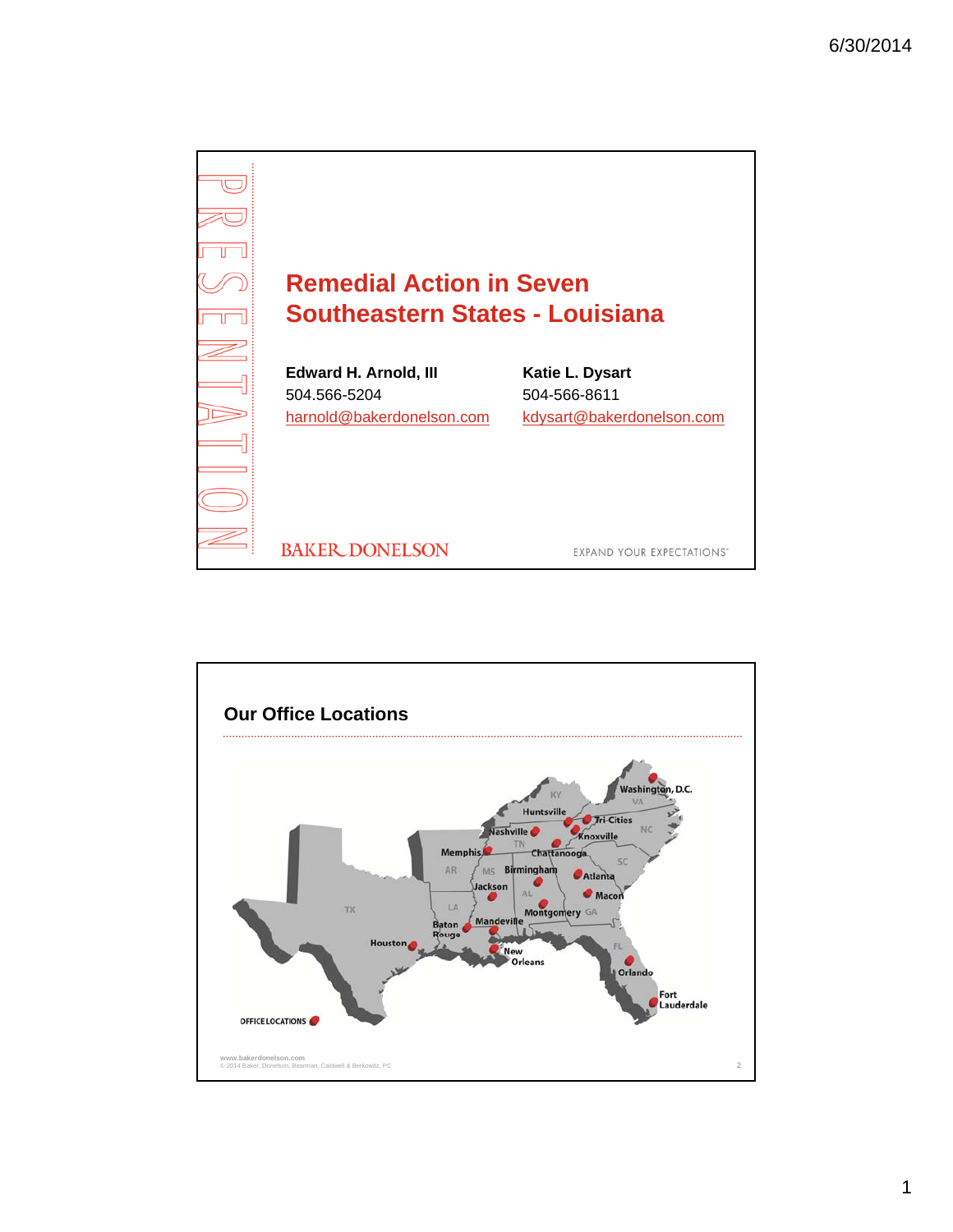

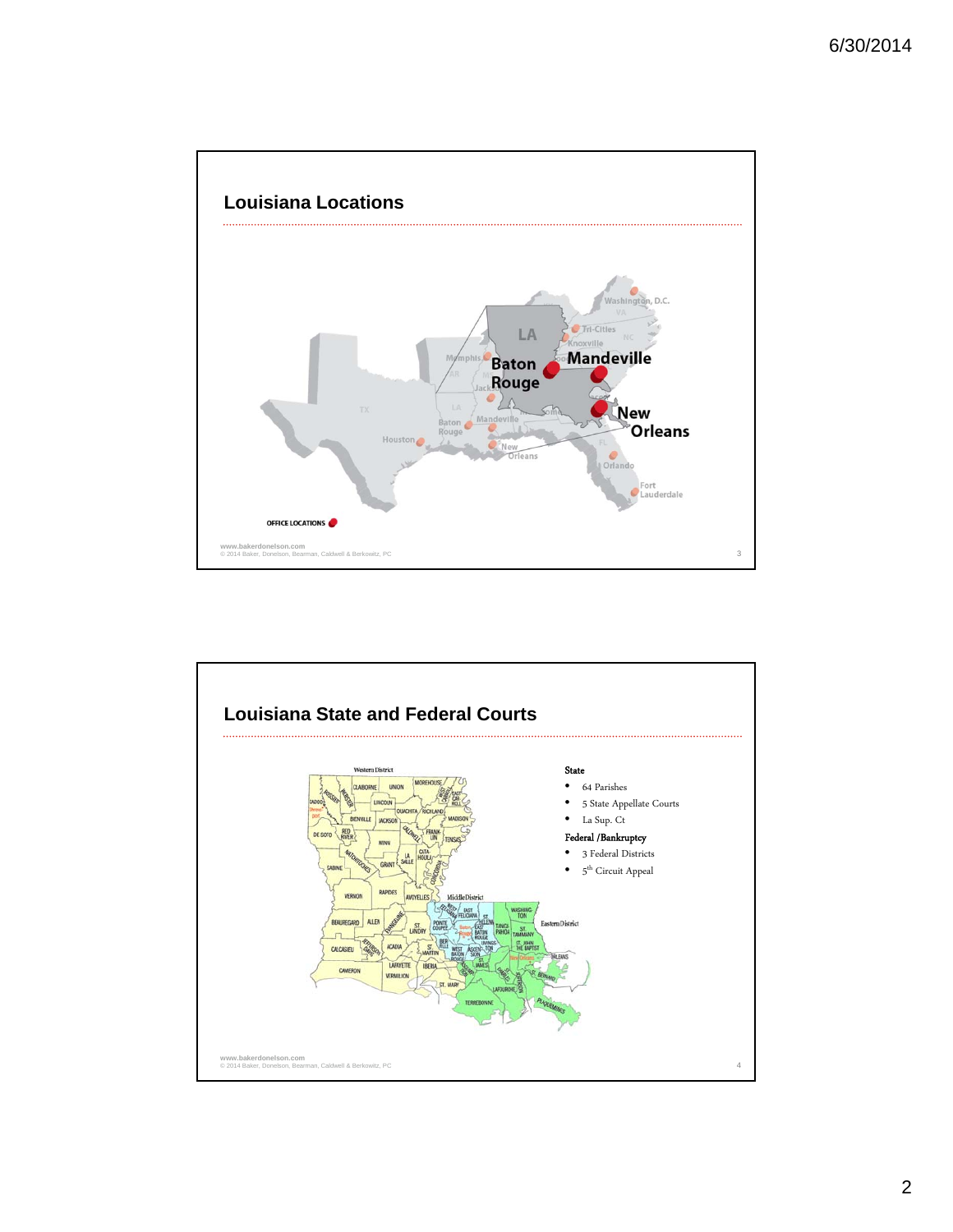



3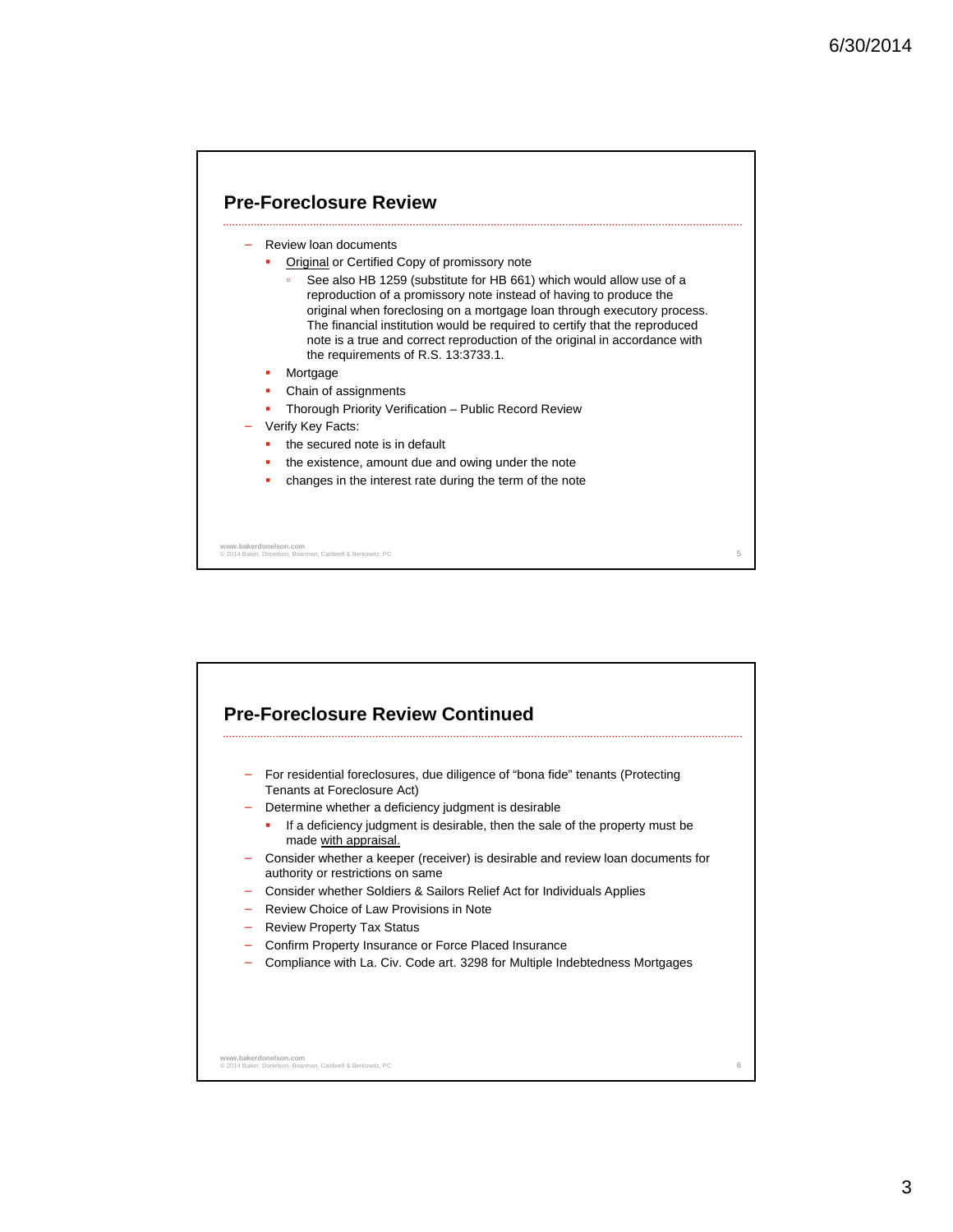

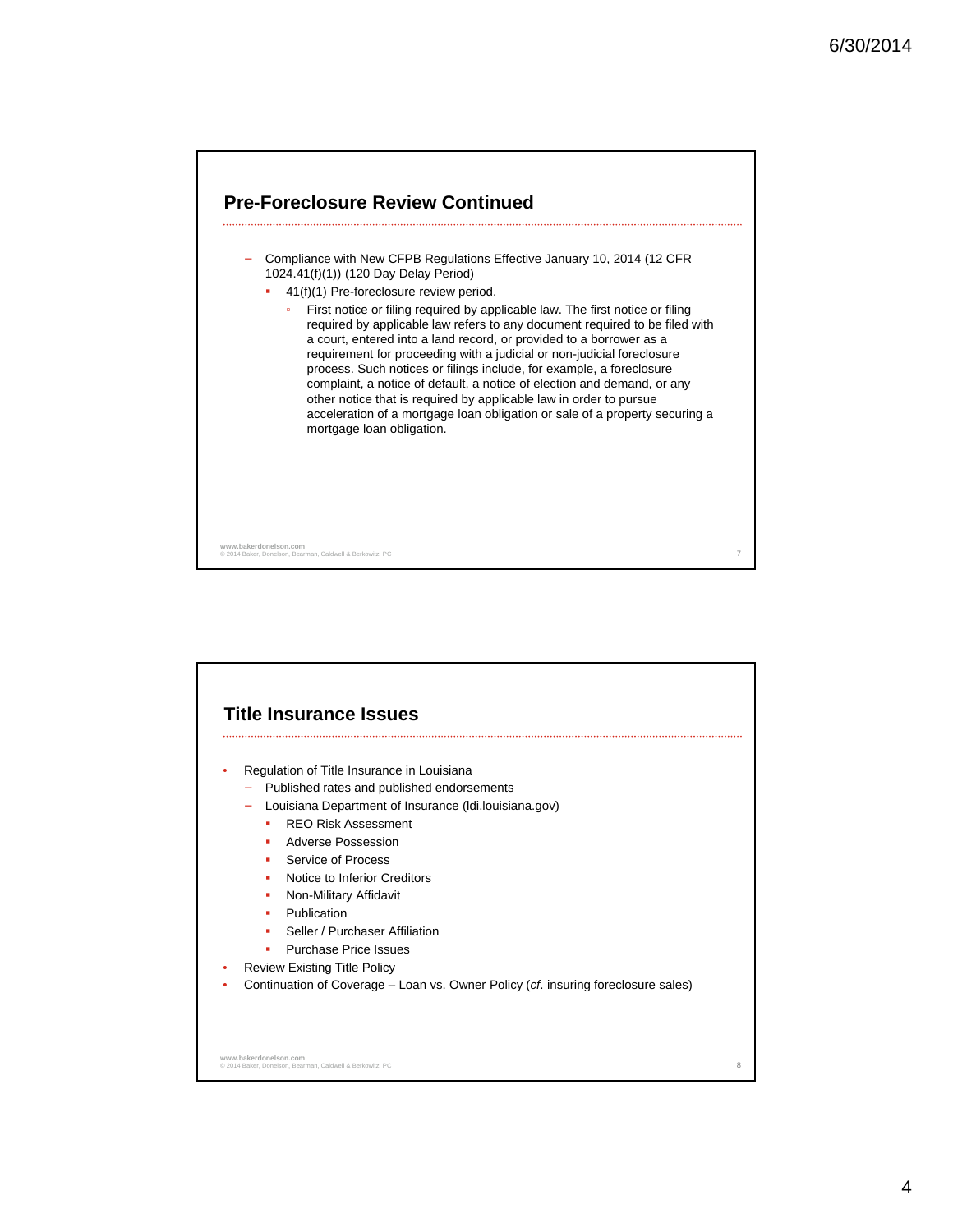

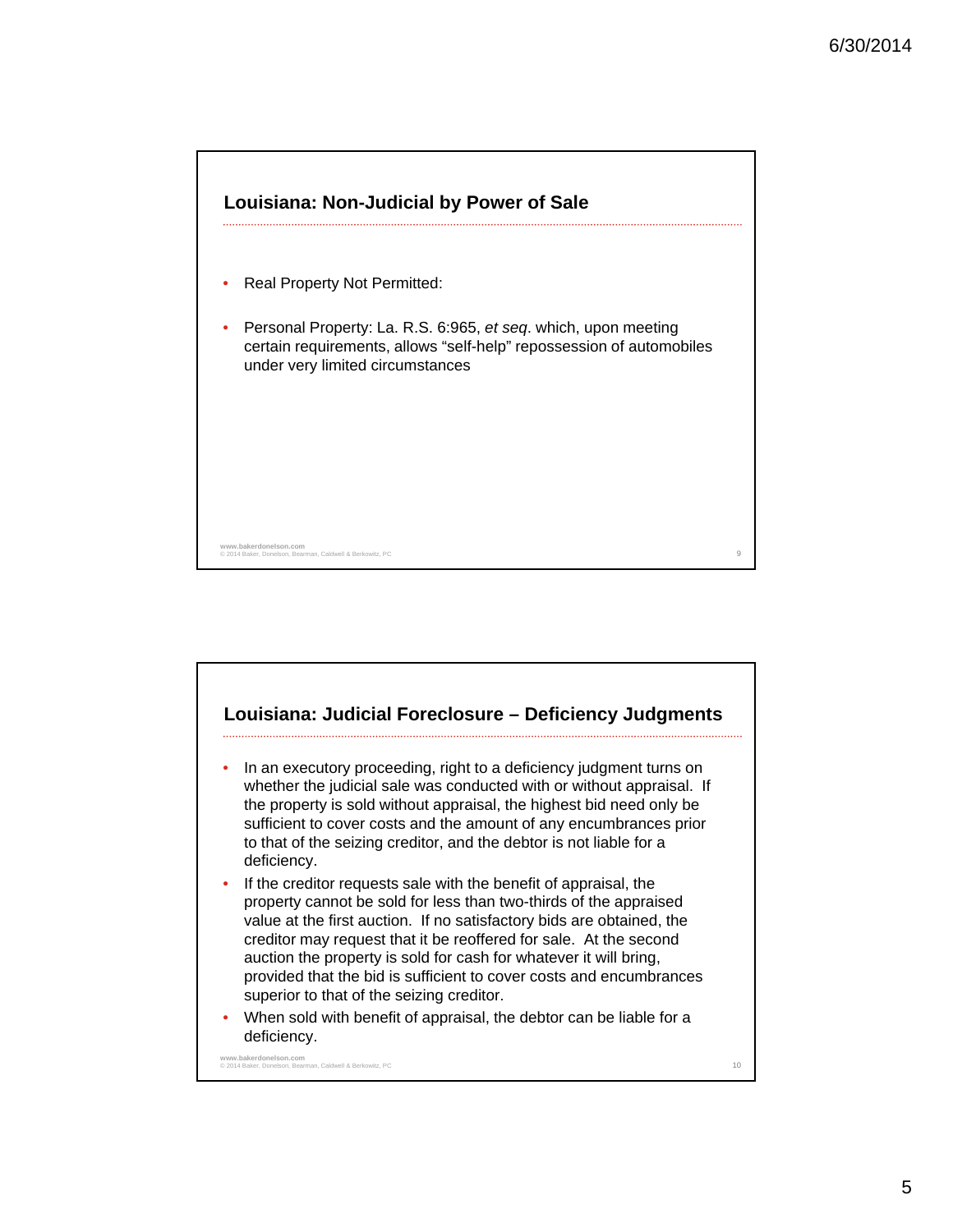

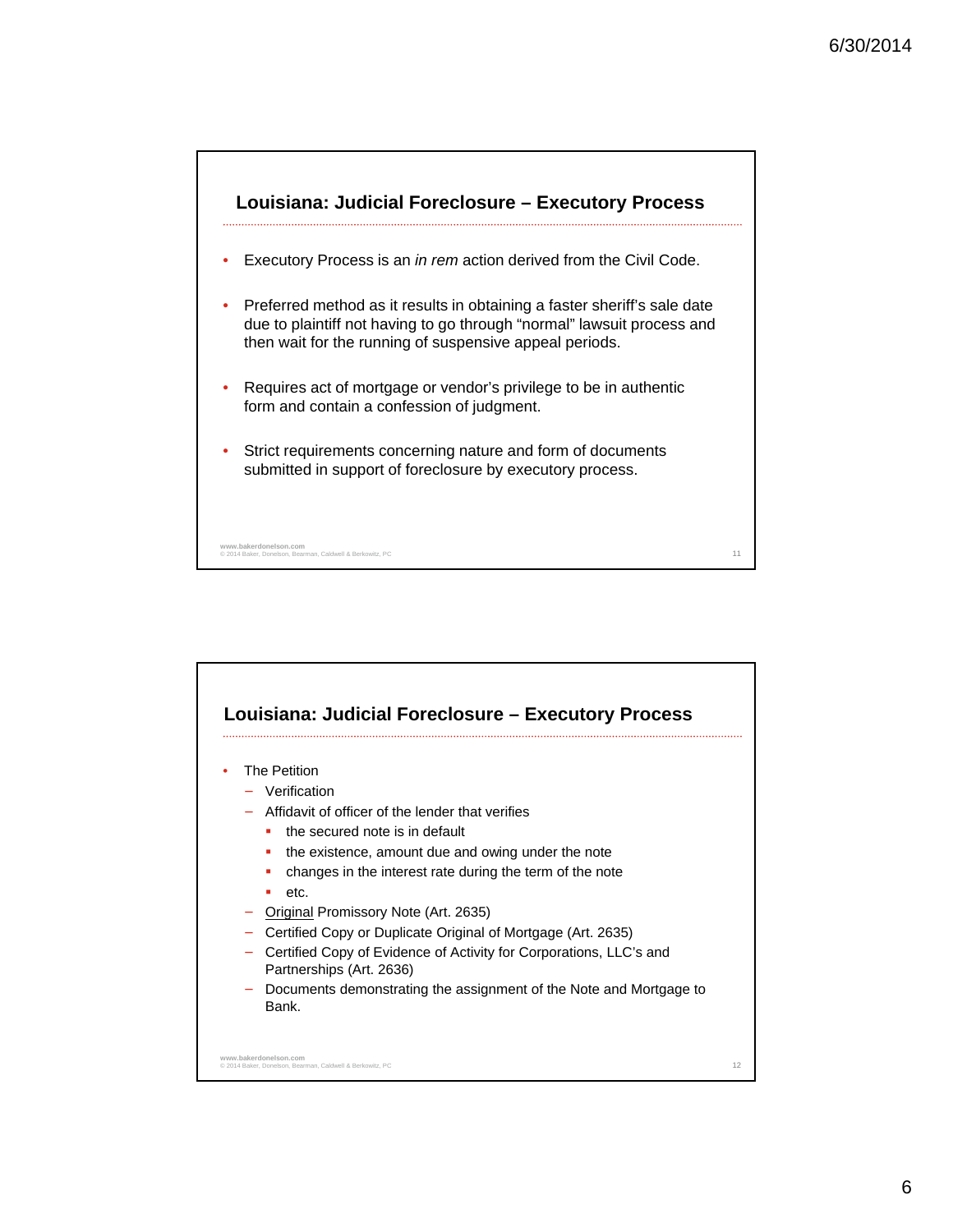

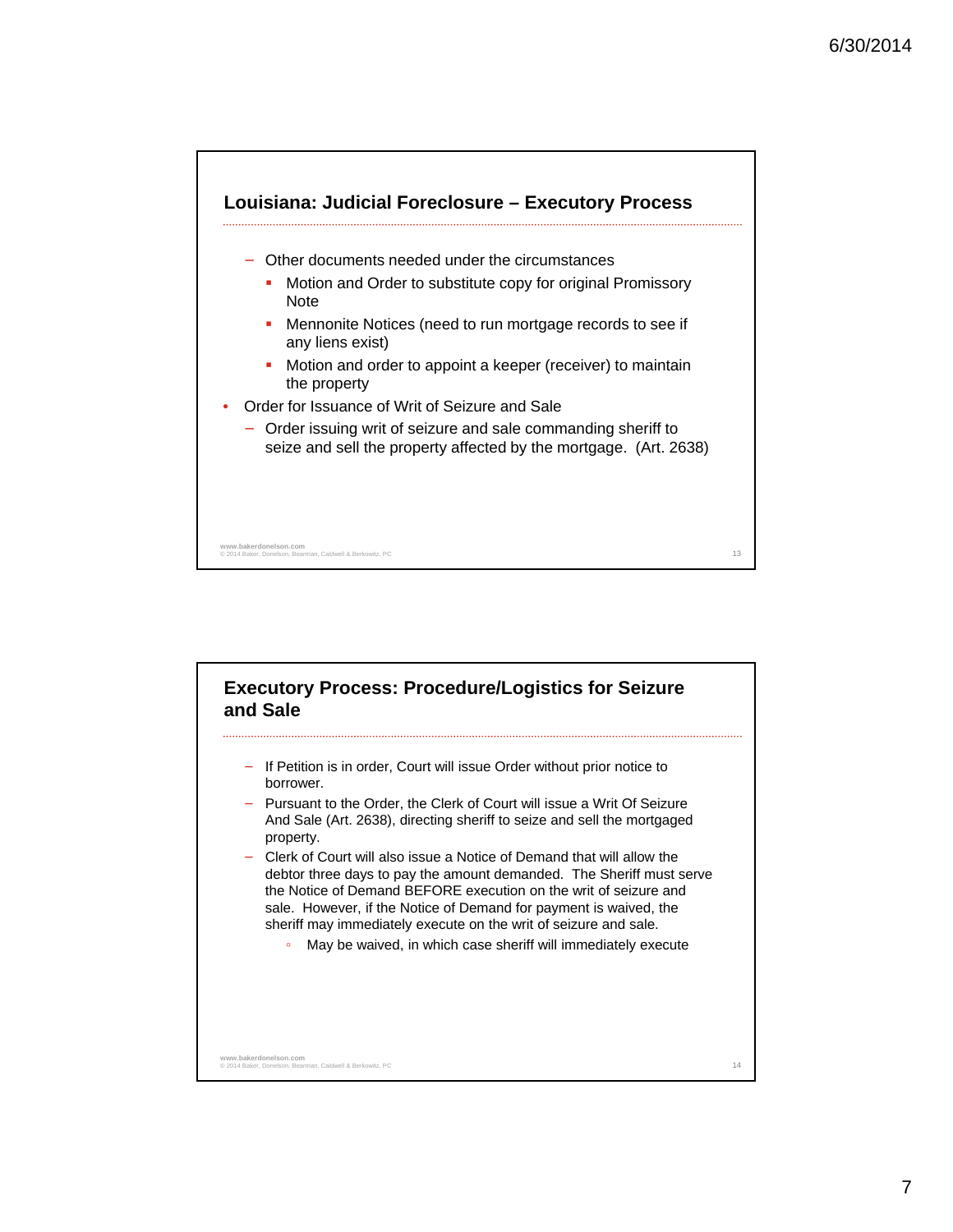

- Upon seizure, the sheriff must serve a notice of seizure on the borrower. (Art. 2721(B)). Also, third parties with interests in the property must be notified of the judicial sale of the property (Mennonite Notice).
- Seizure may be physical or constructive; a keeper may be appointed to manage the seized property.
- − Advertisement: Newspaper in parish where property is located, may appear any time following three days' delay following service of the notice of seizure on borrower. Include full description of property, day, time, place at which property will be sold at judicial sale. Must be published twice for immovable property:(a) first, at least thirty days before judicial sale; (b) second, several days before the sale. (Art. 2331)
- − Judicial Sale: (Art. 2336)
	- In order to maintain the ability to obtain a deficiency judgment, the sale must be with appraisal:

<sup>15</sup> **www.bakerdonelson.com** © 2014 Baker, Donelson, Bearman, Caldwell & Berkowitz, PC

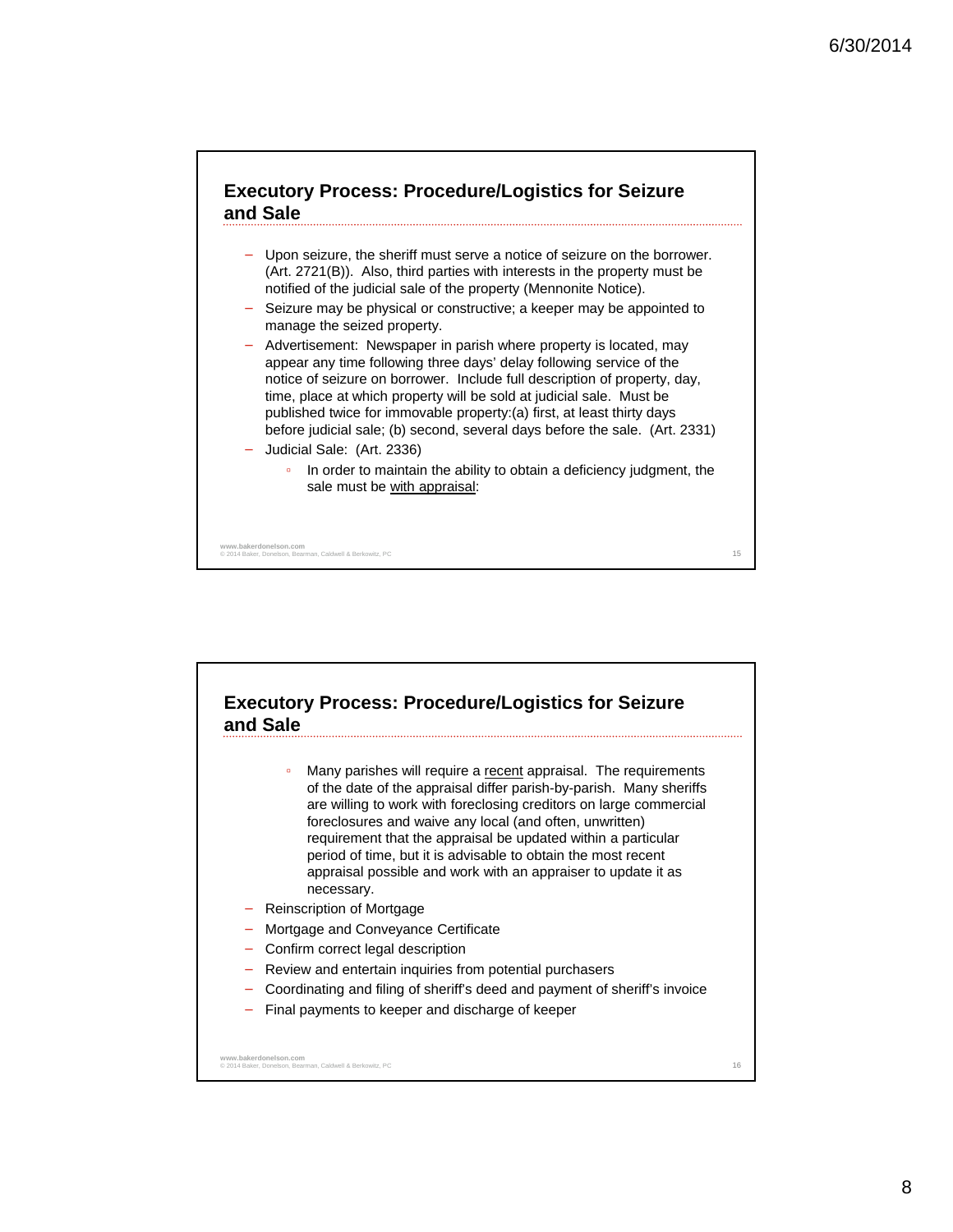

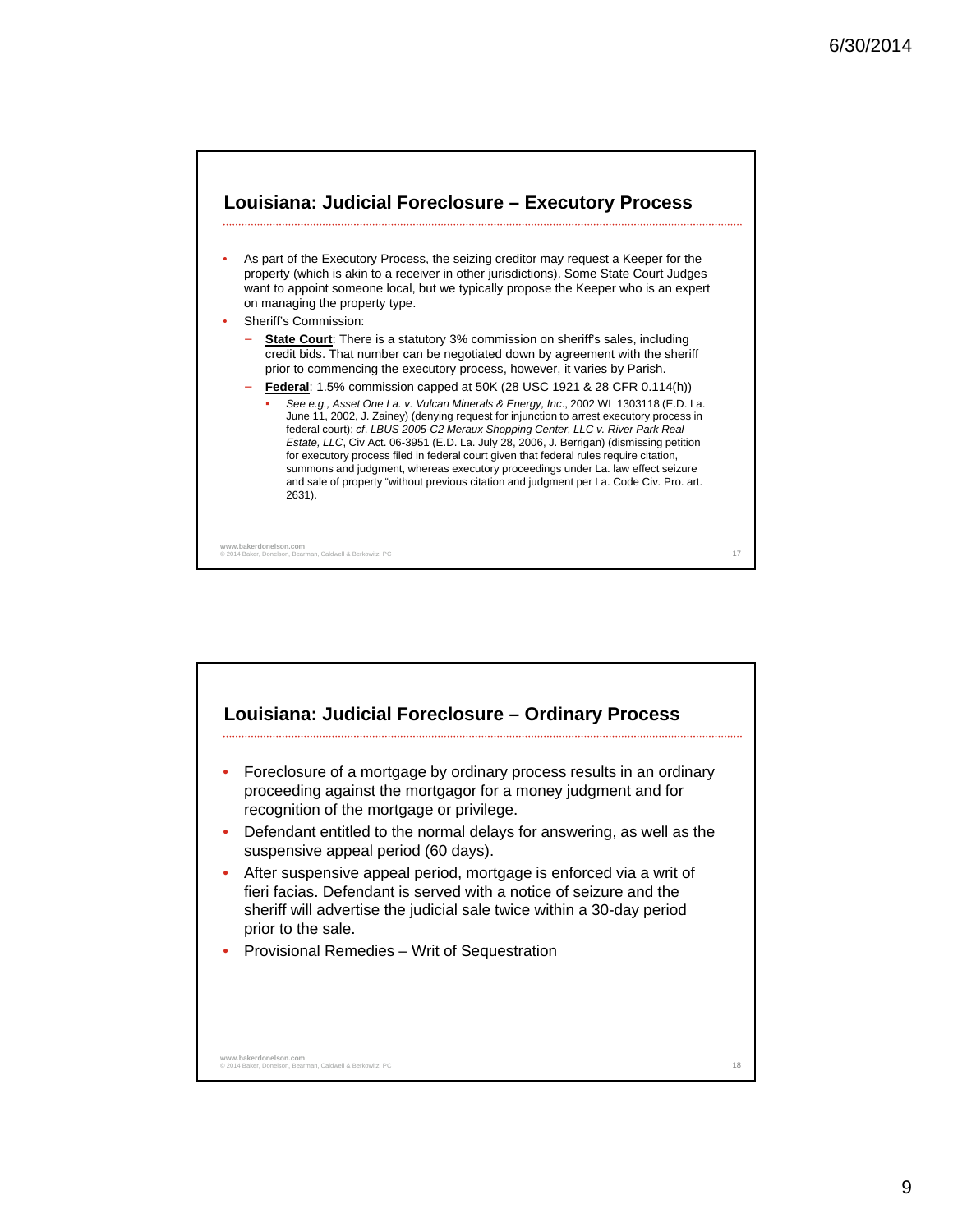

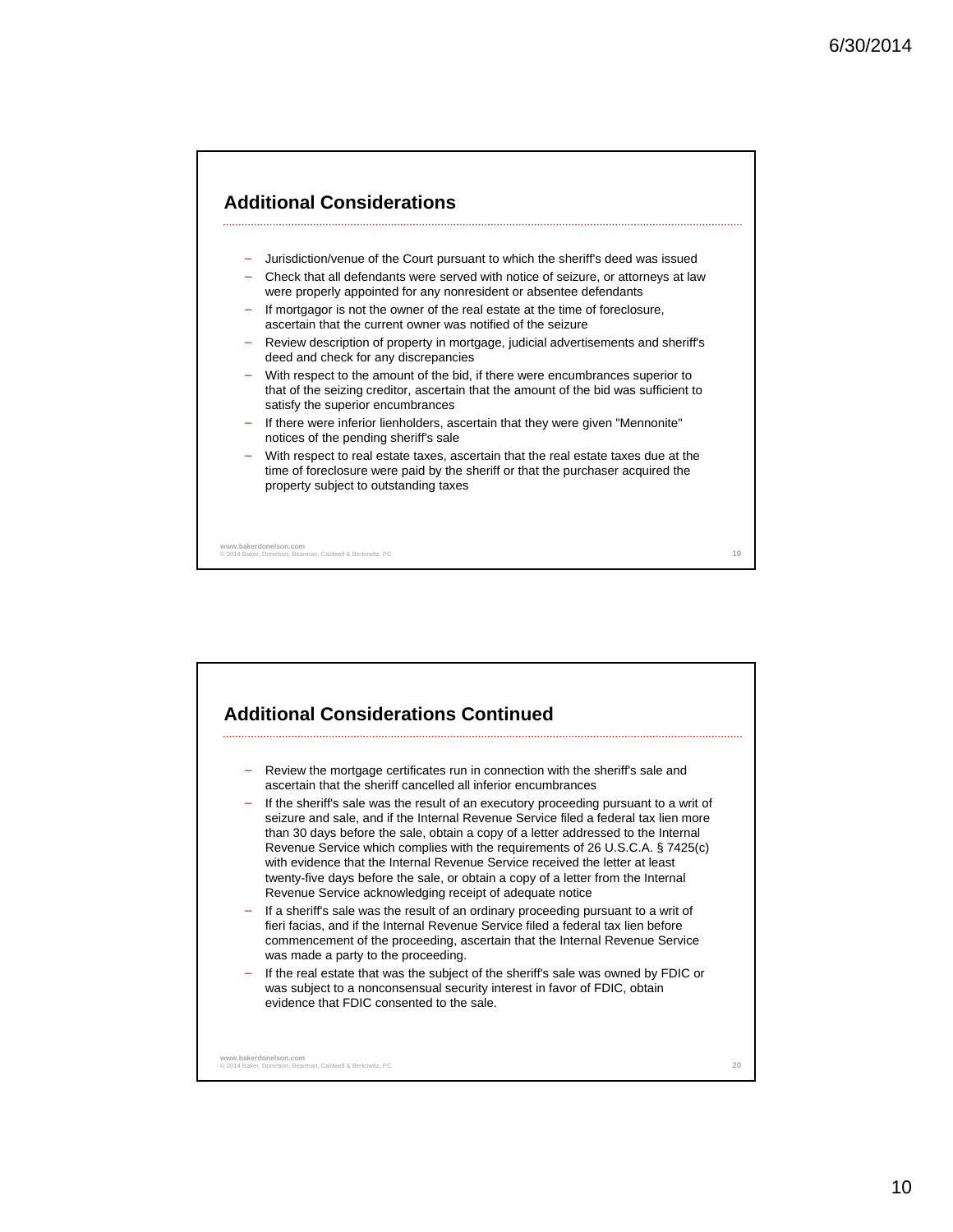

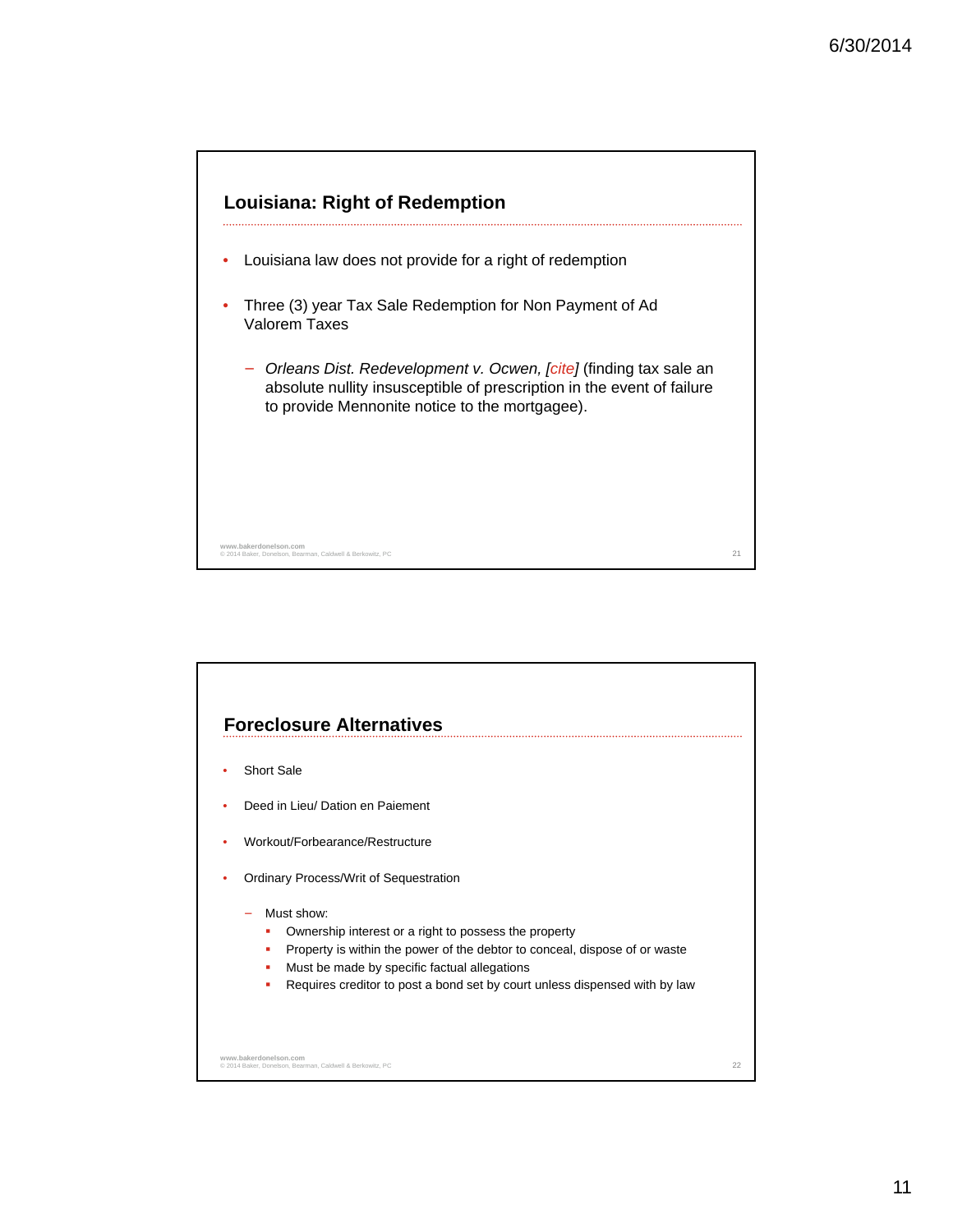

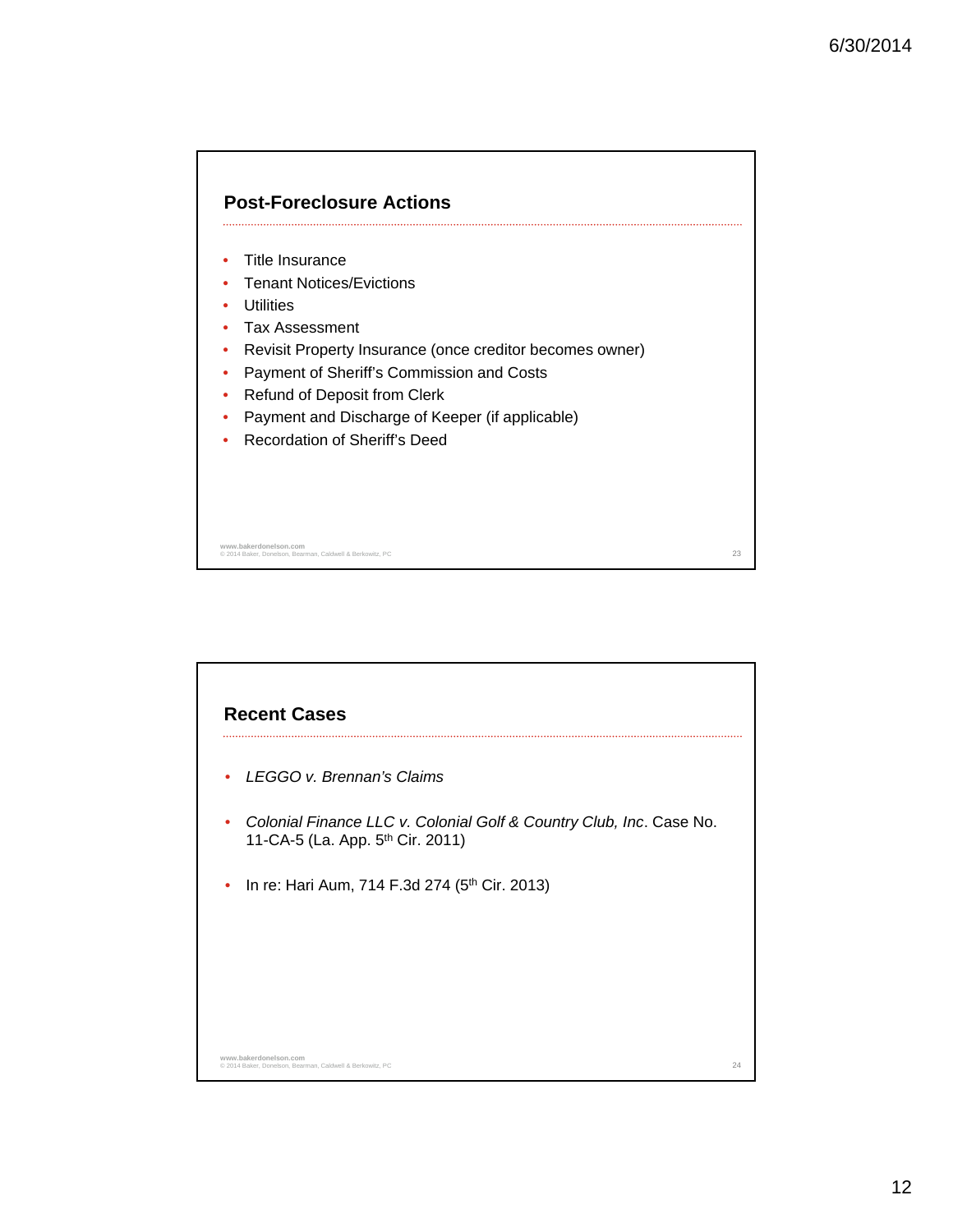| <b>Table of Authorities</b> |  |
|-----------------------------|--|
|                             |  |
|                             |  |
|                             |  |
|                             |  |
|                             |  |
|                             |  |
|                             |  |
|                             |  |
|                             |  |
| www.bakerdonelson.com       |  |

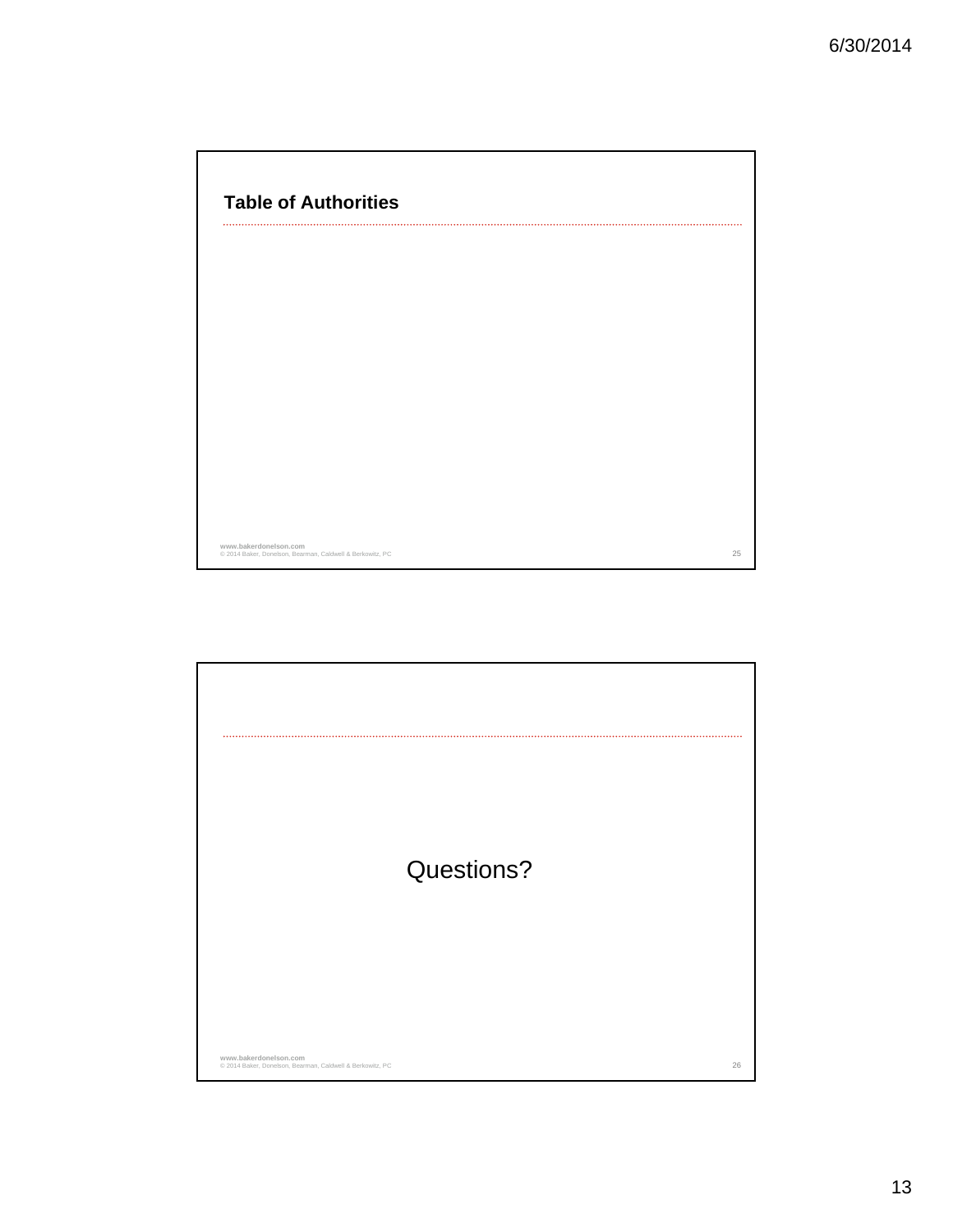

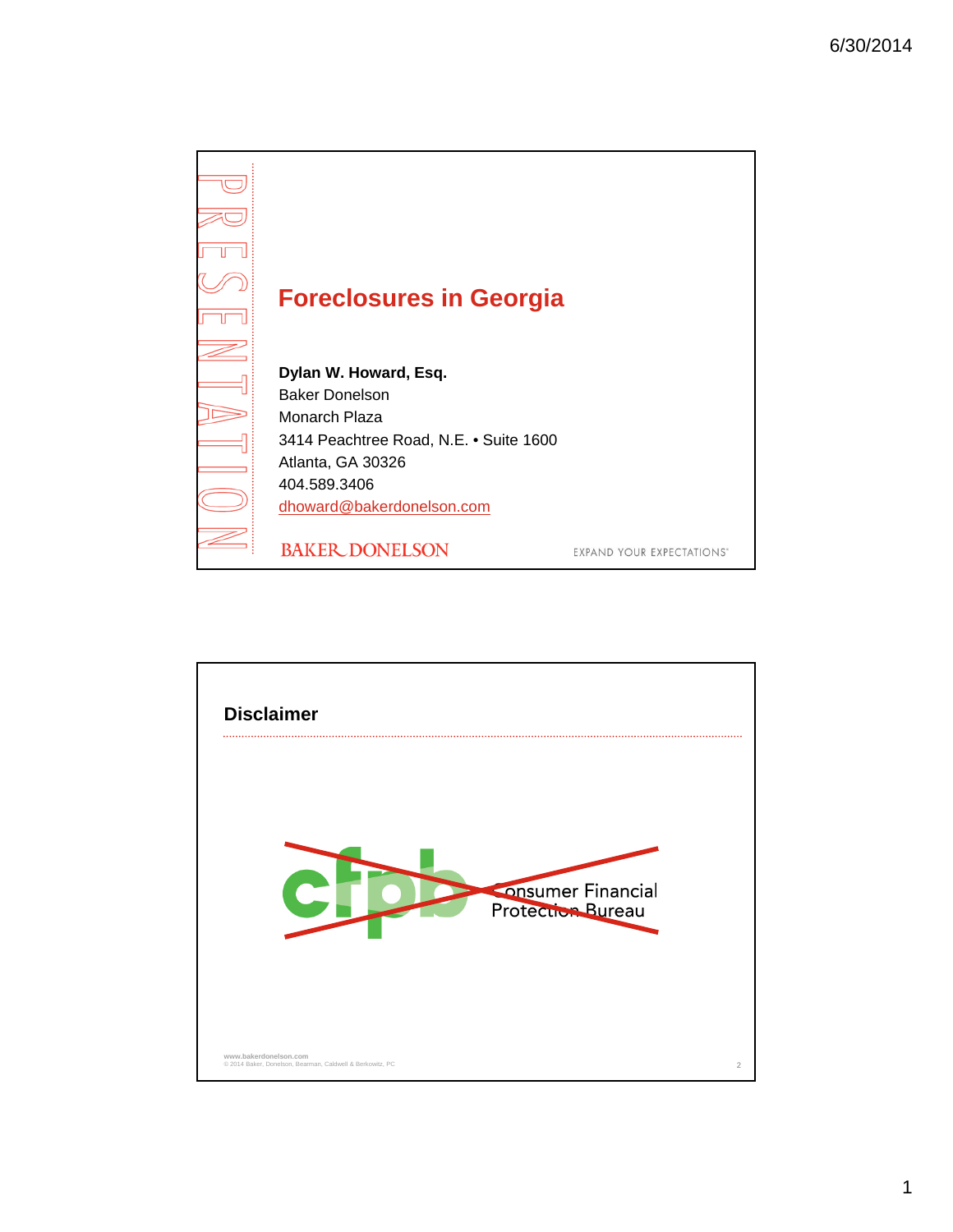

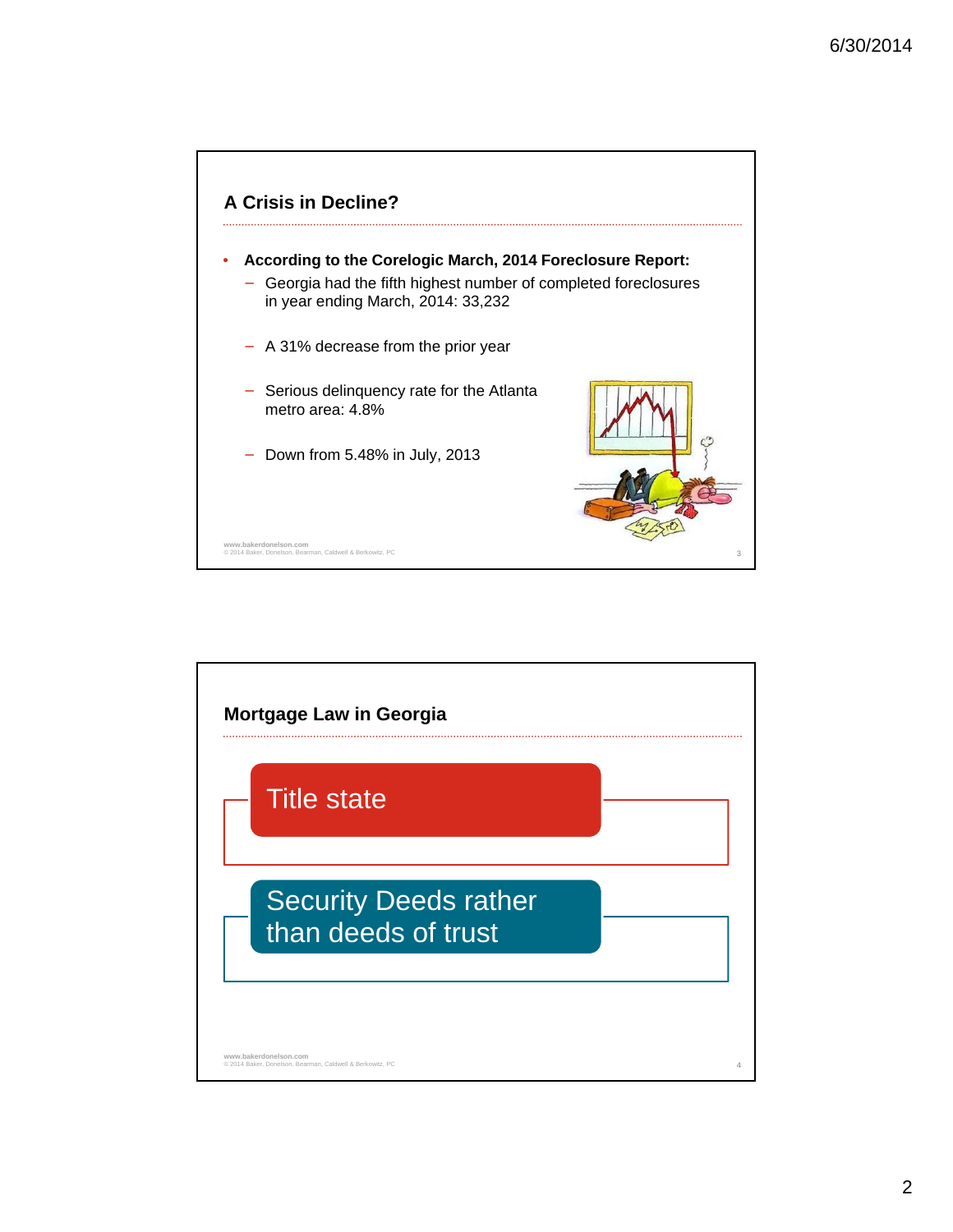

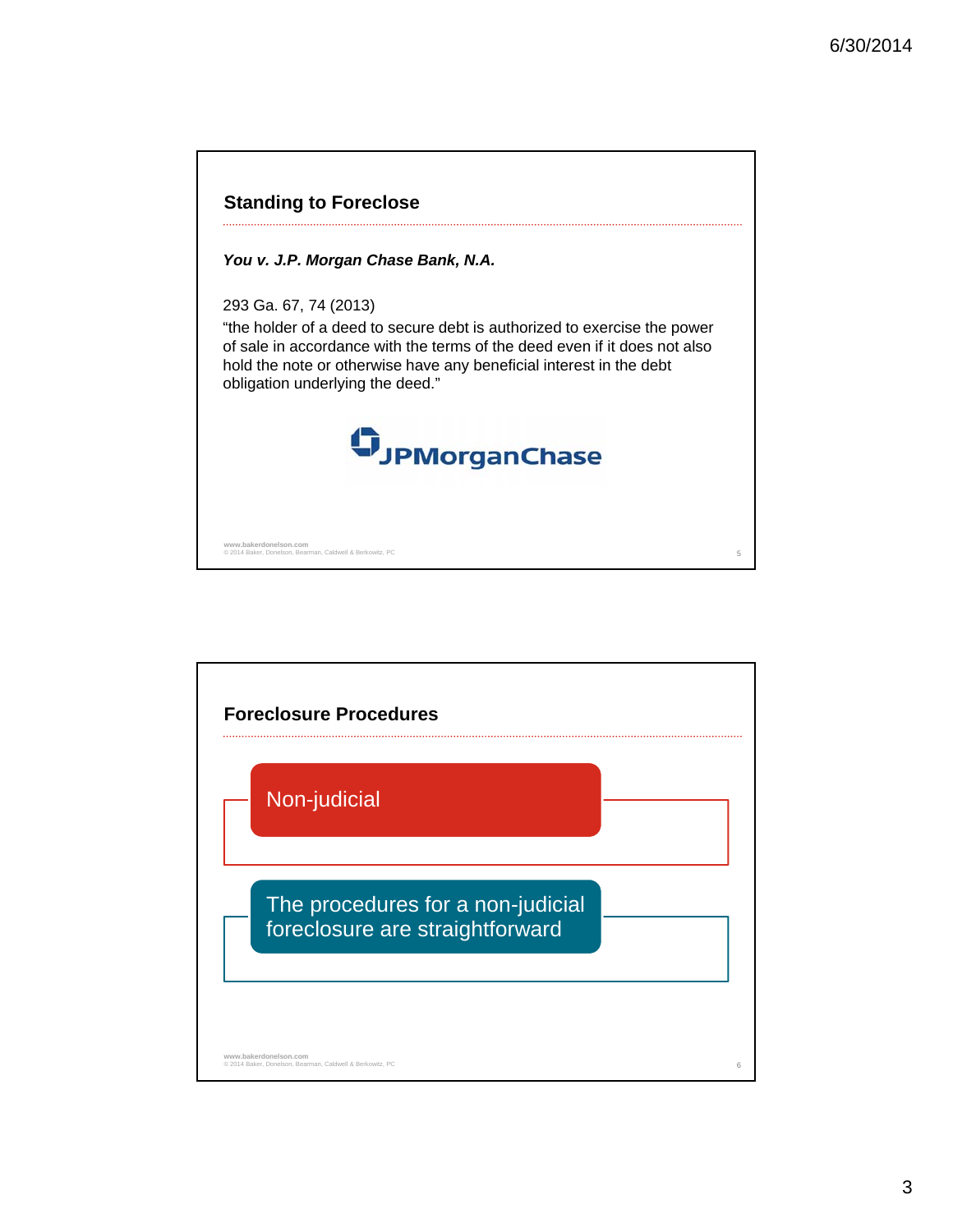

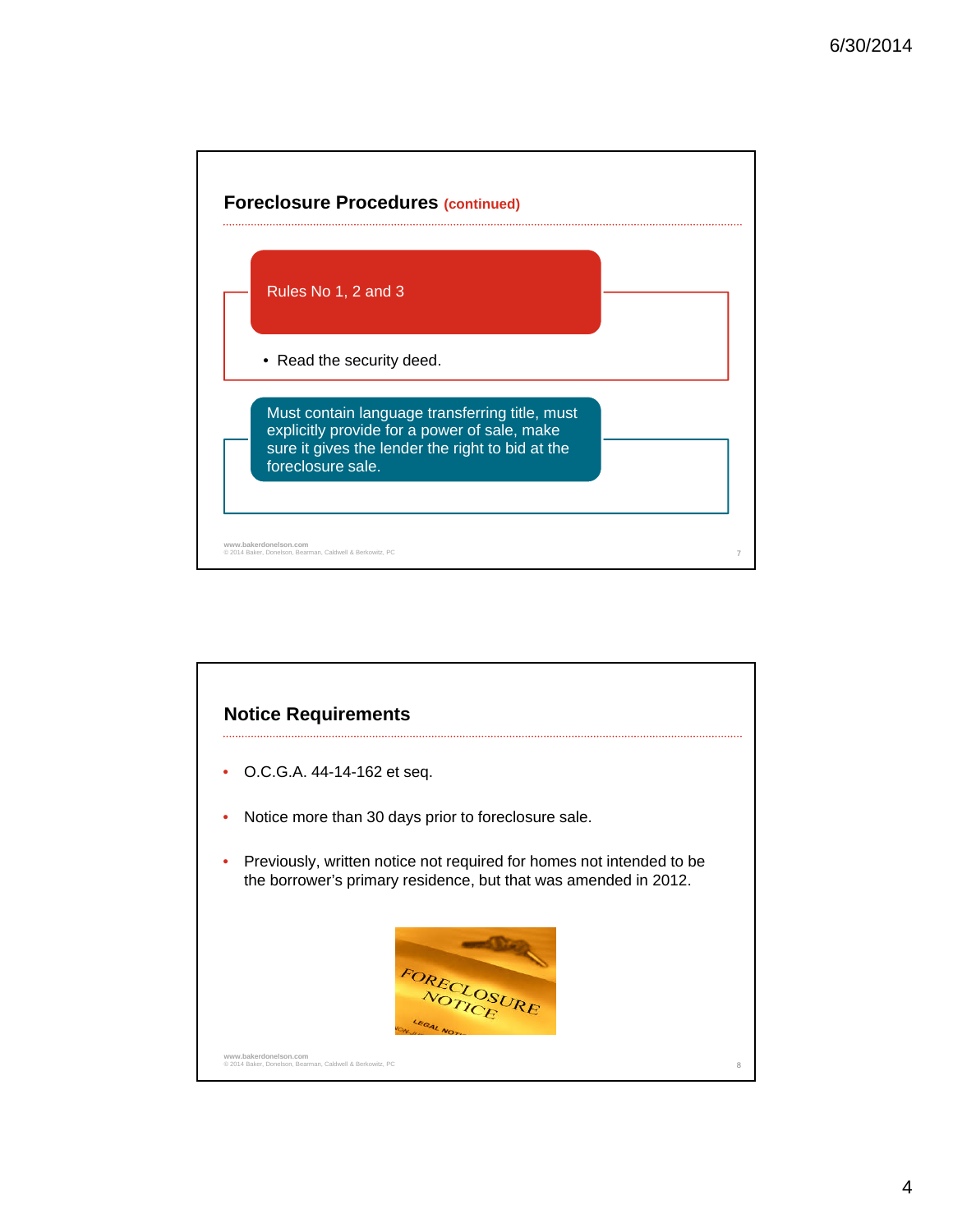

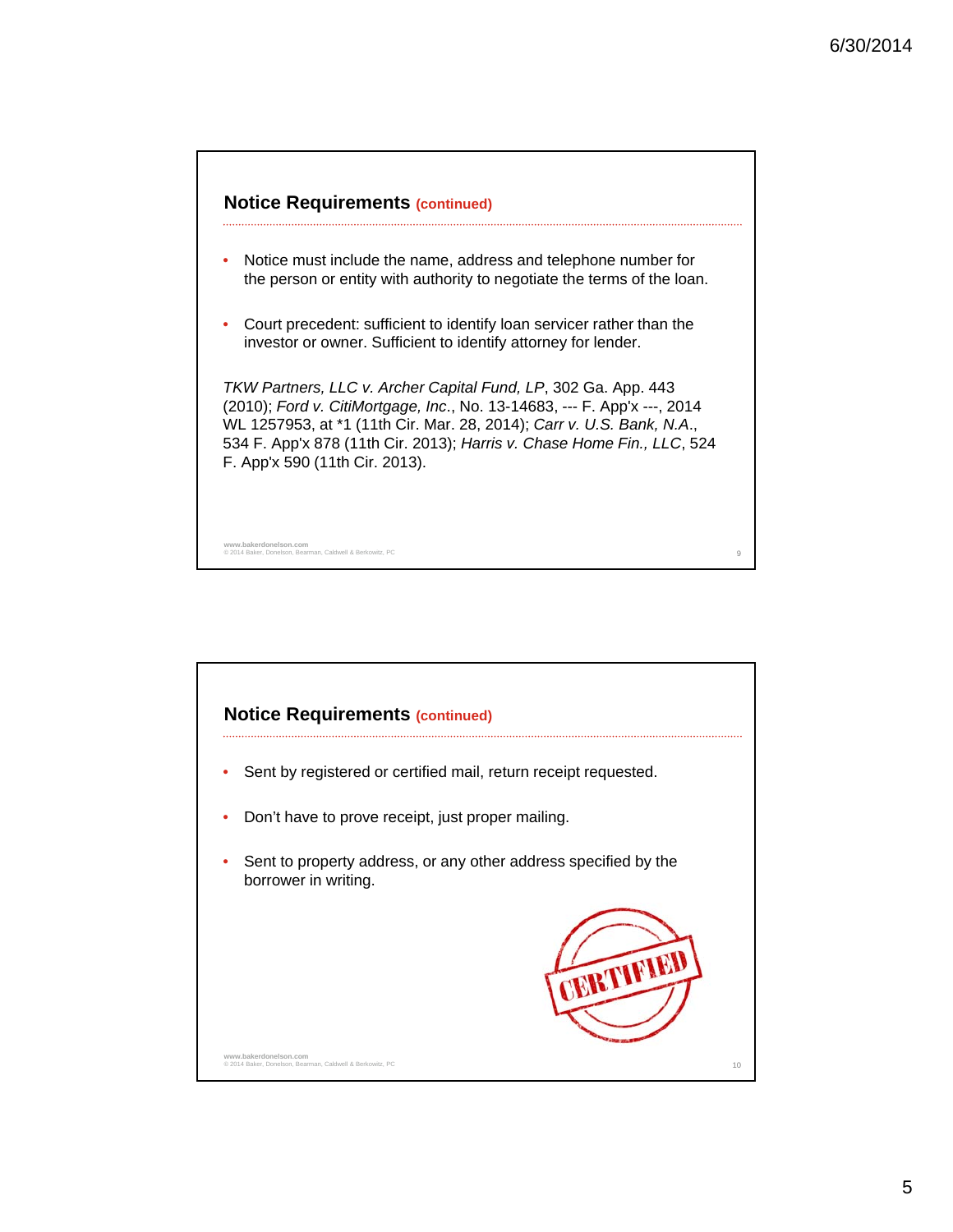



6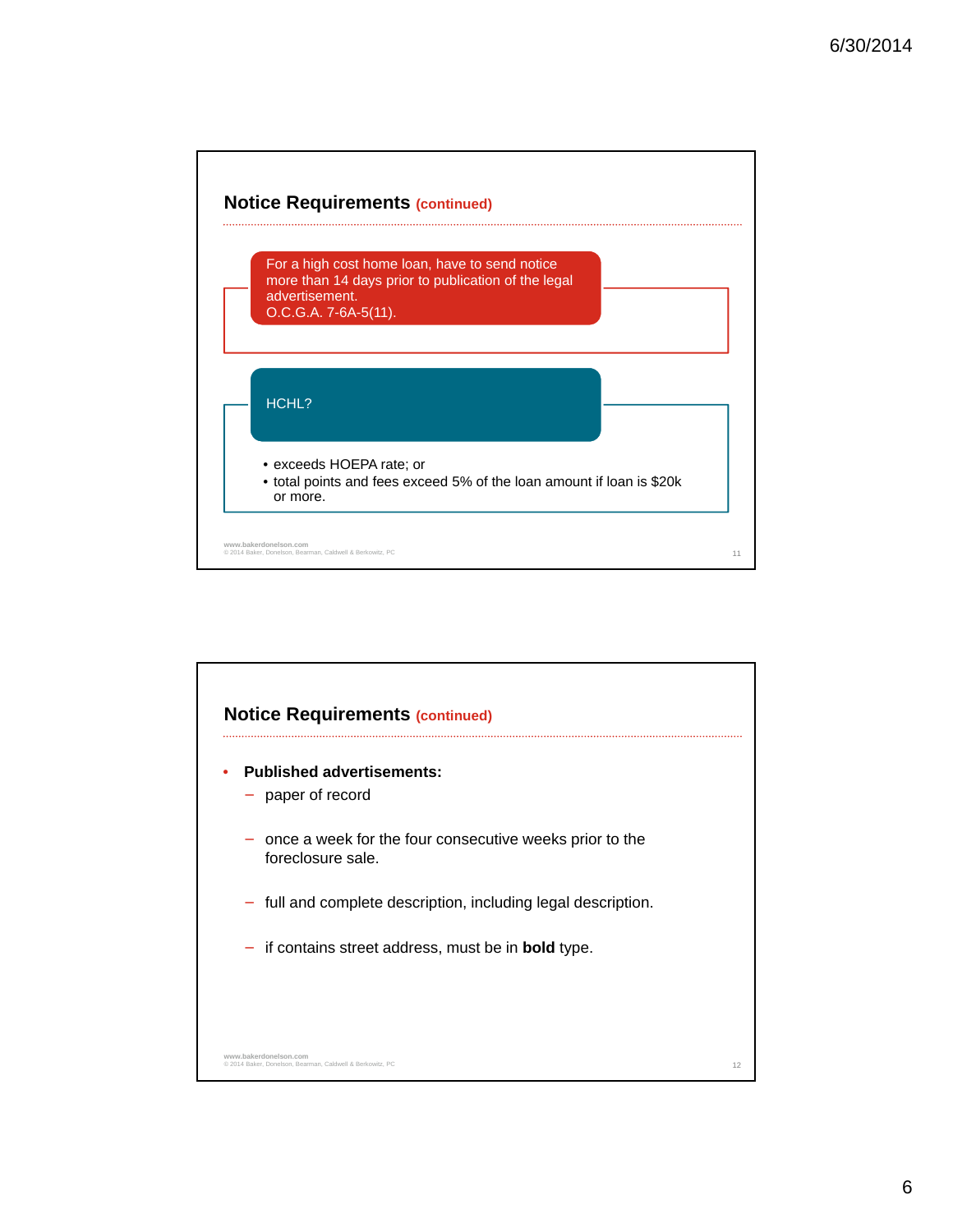

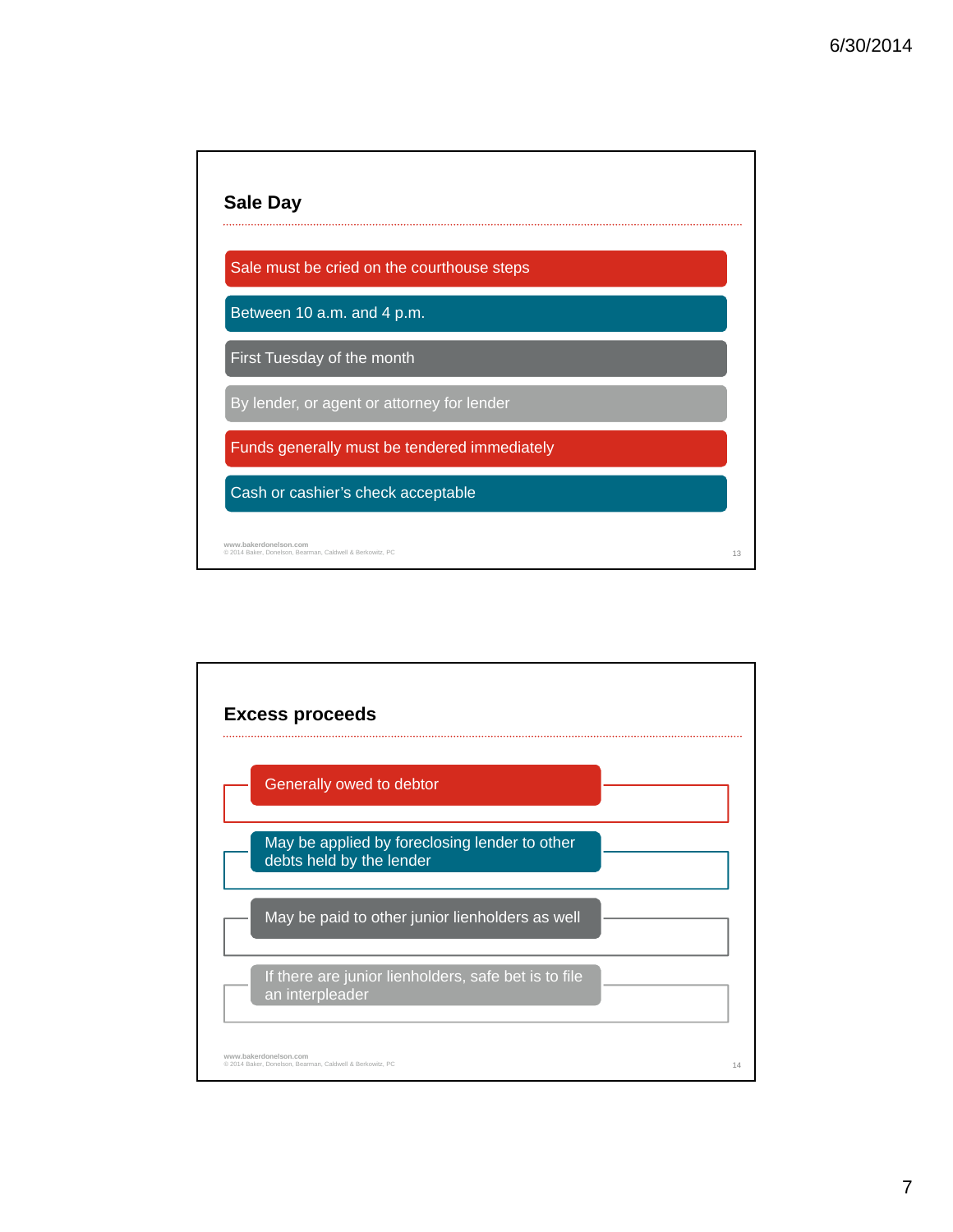

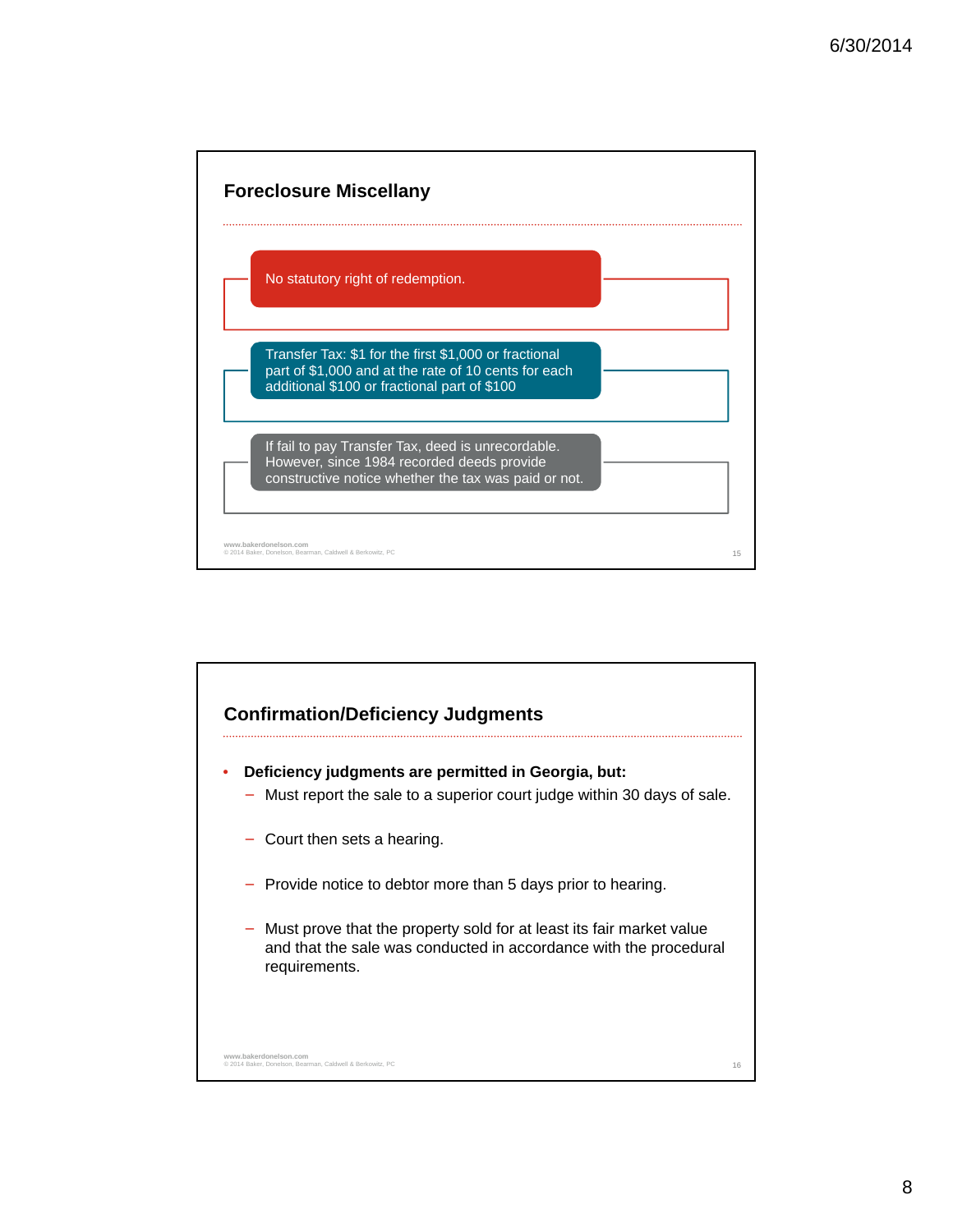

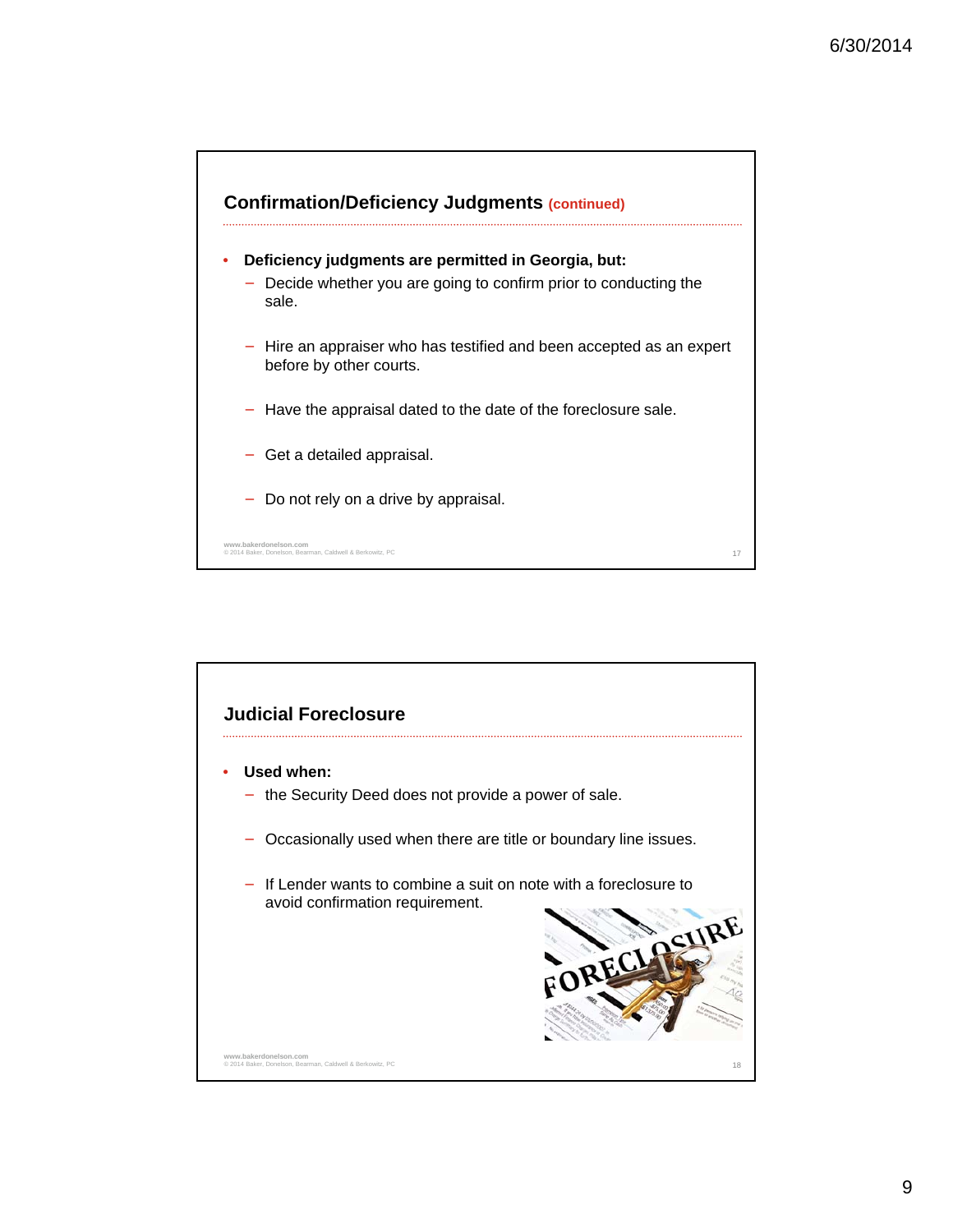

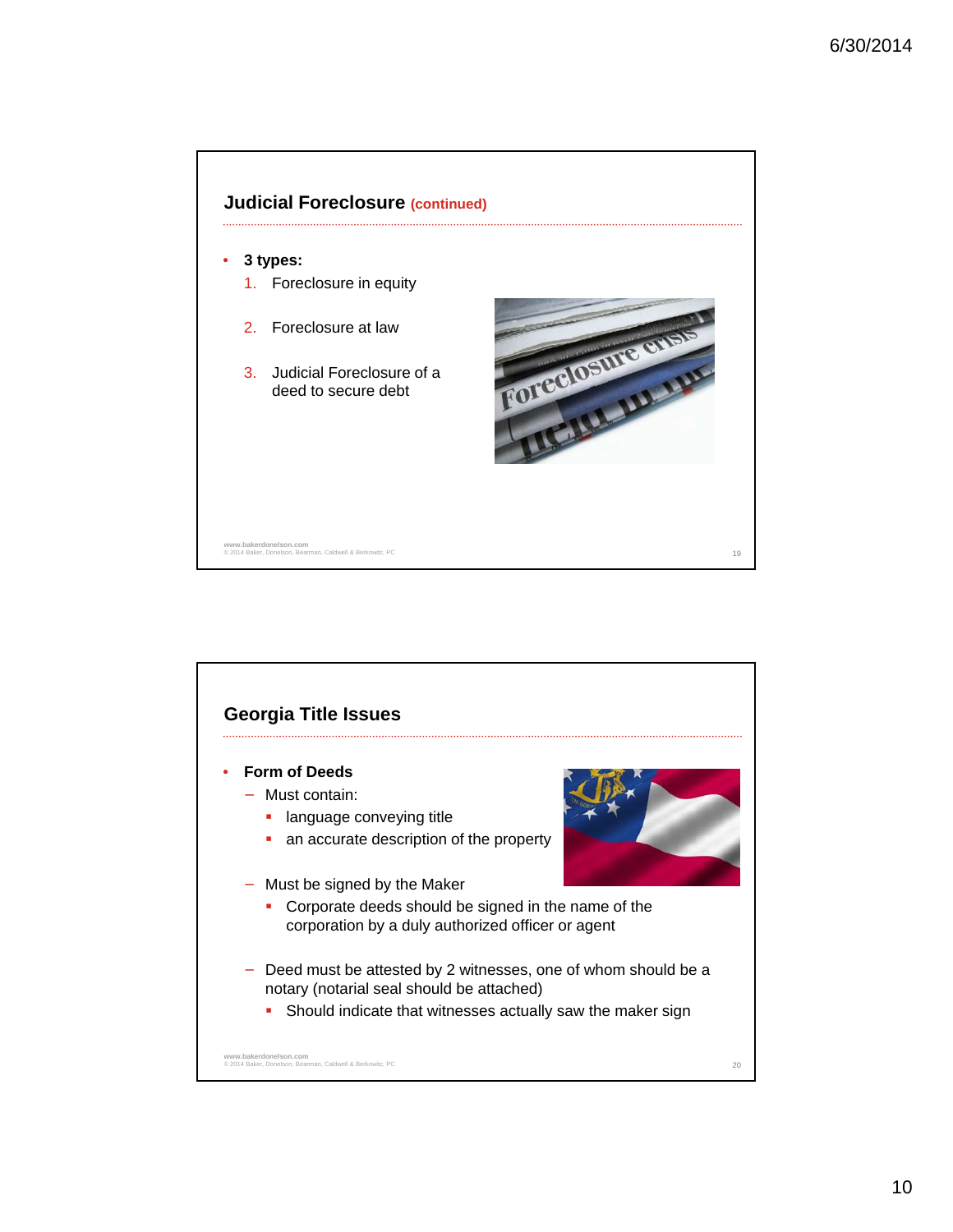

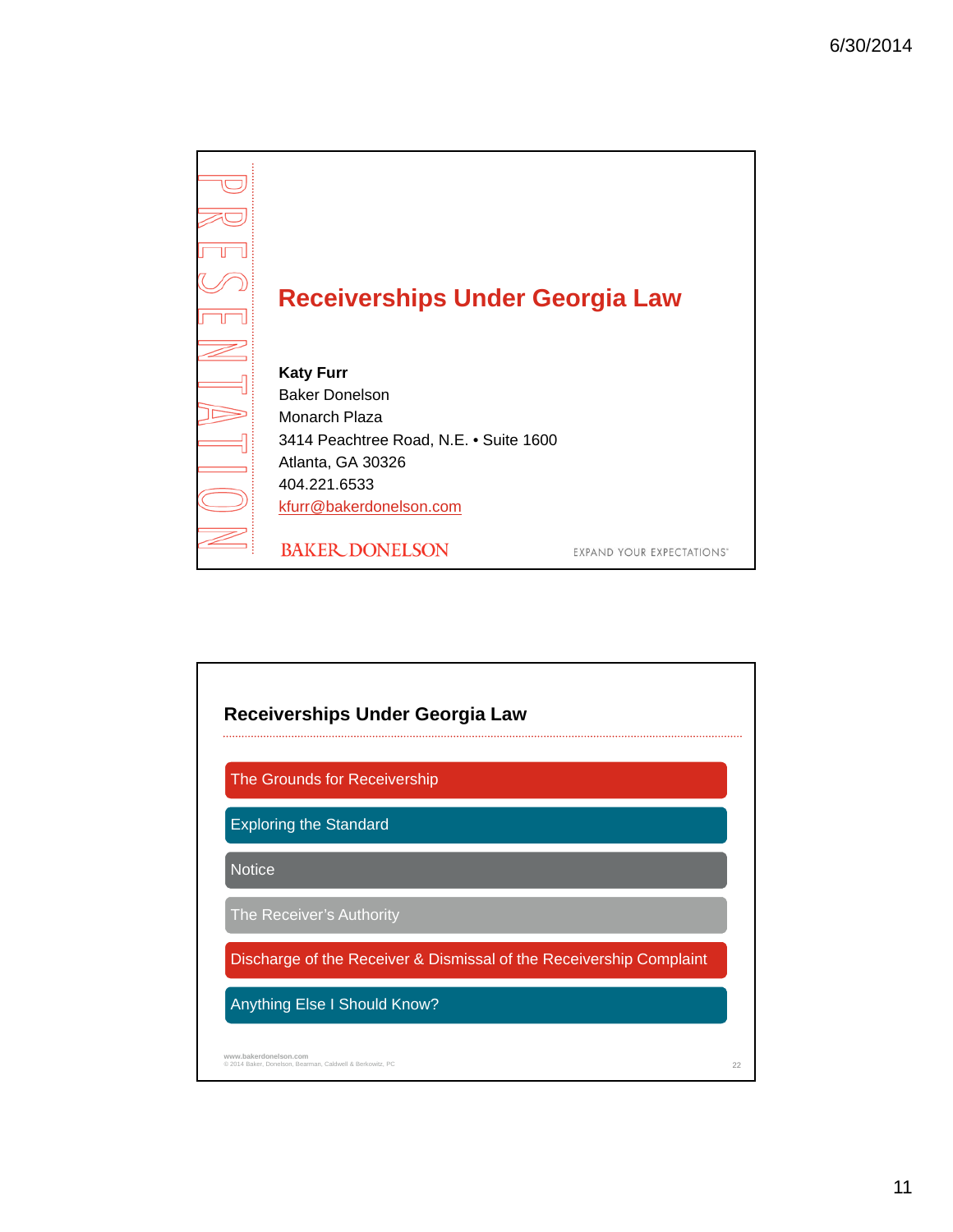

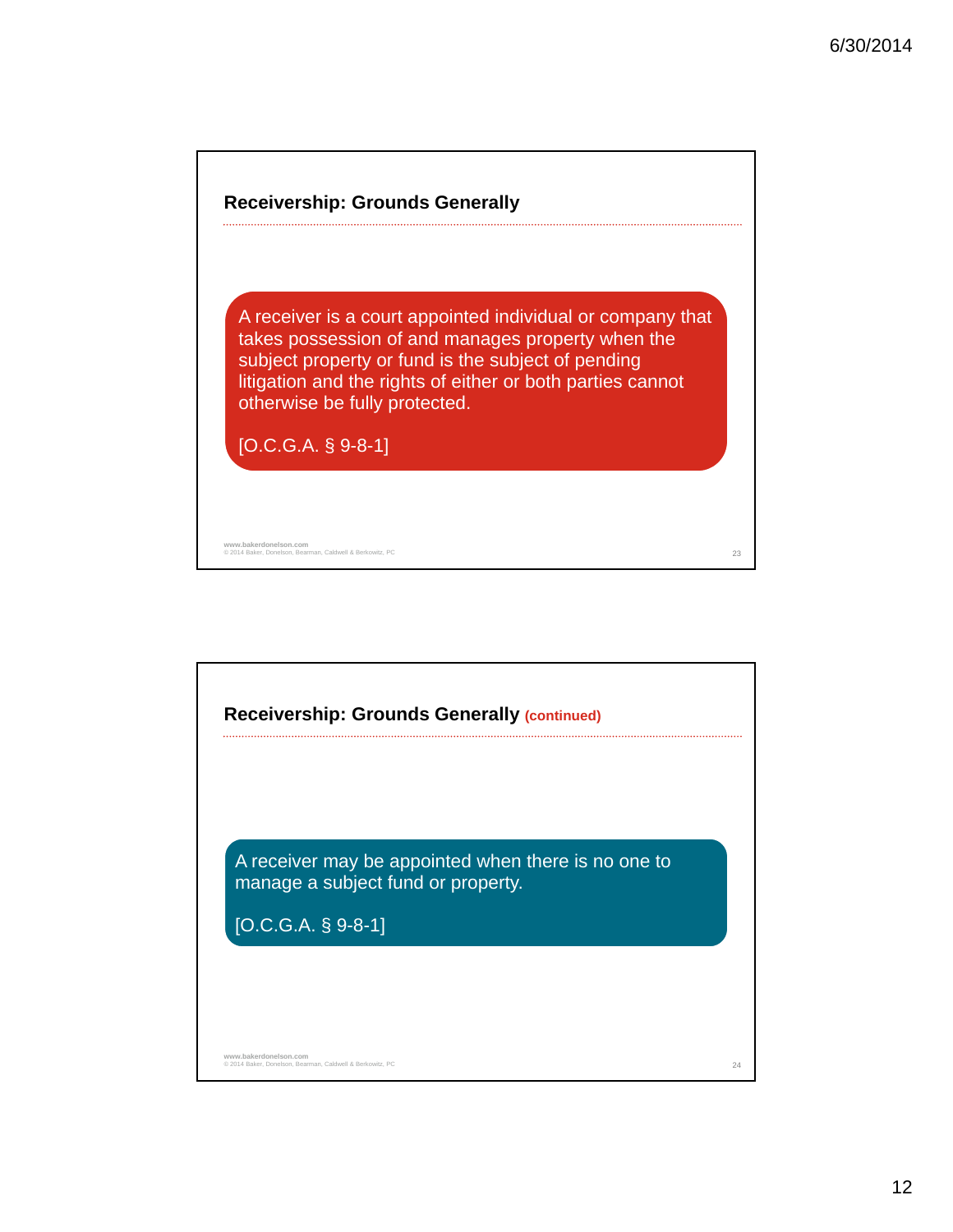

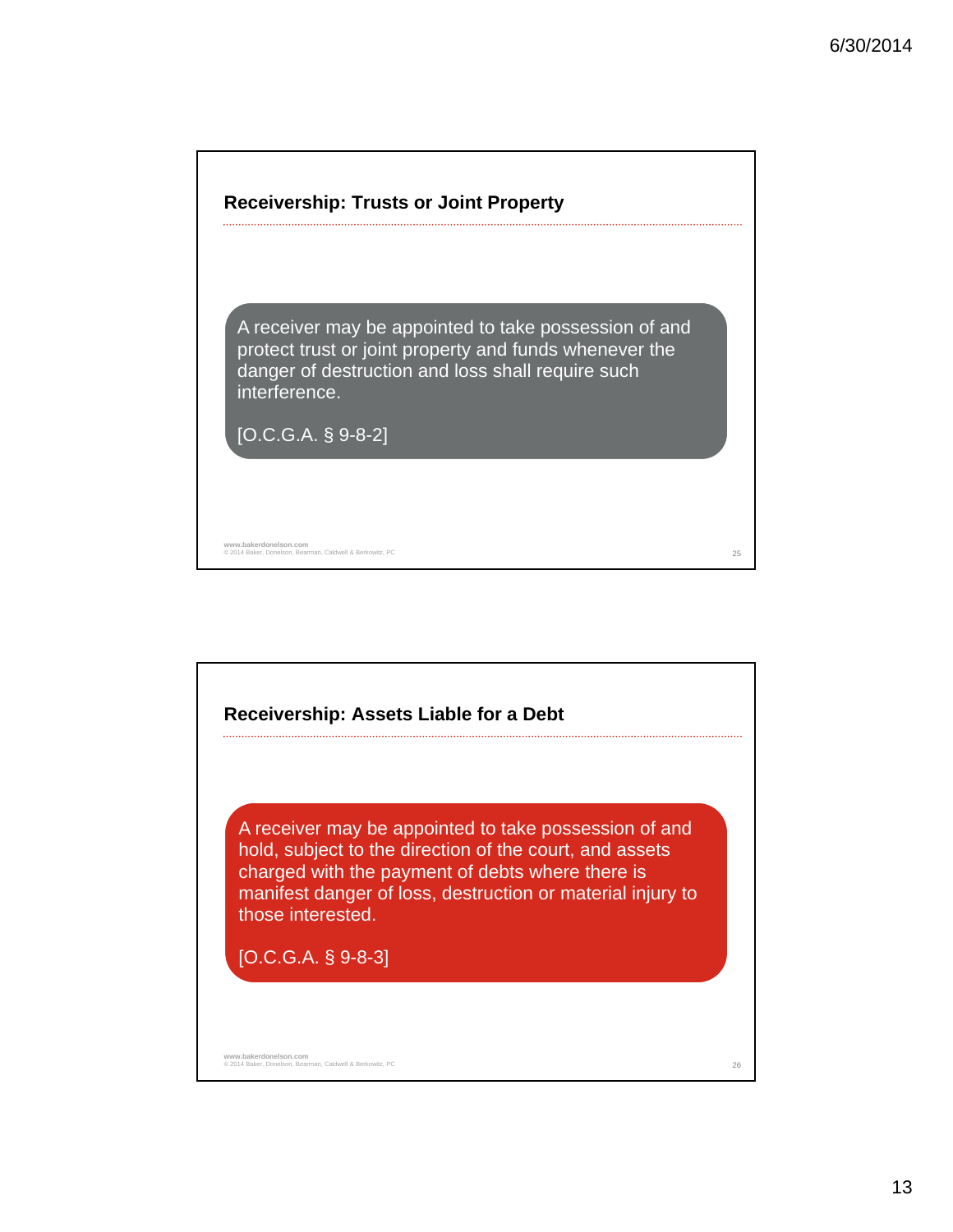

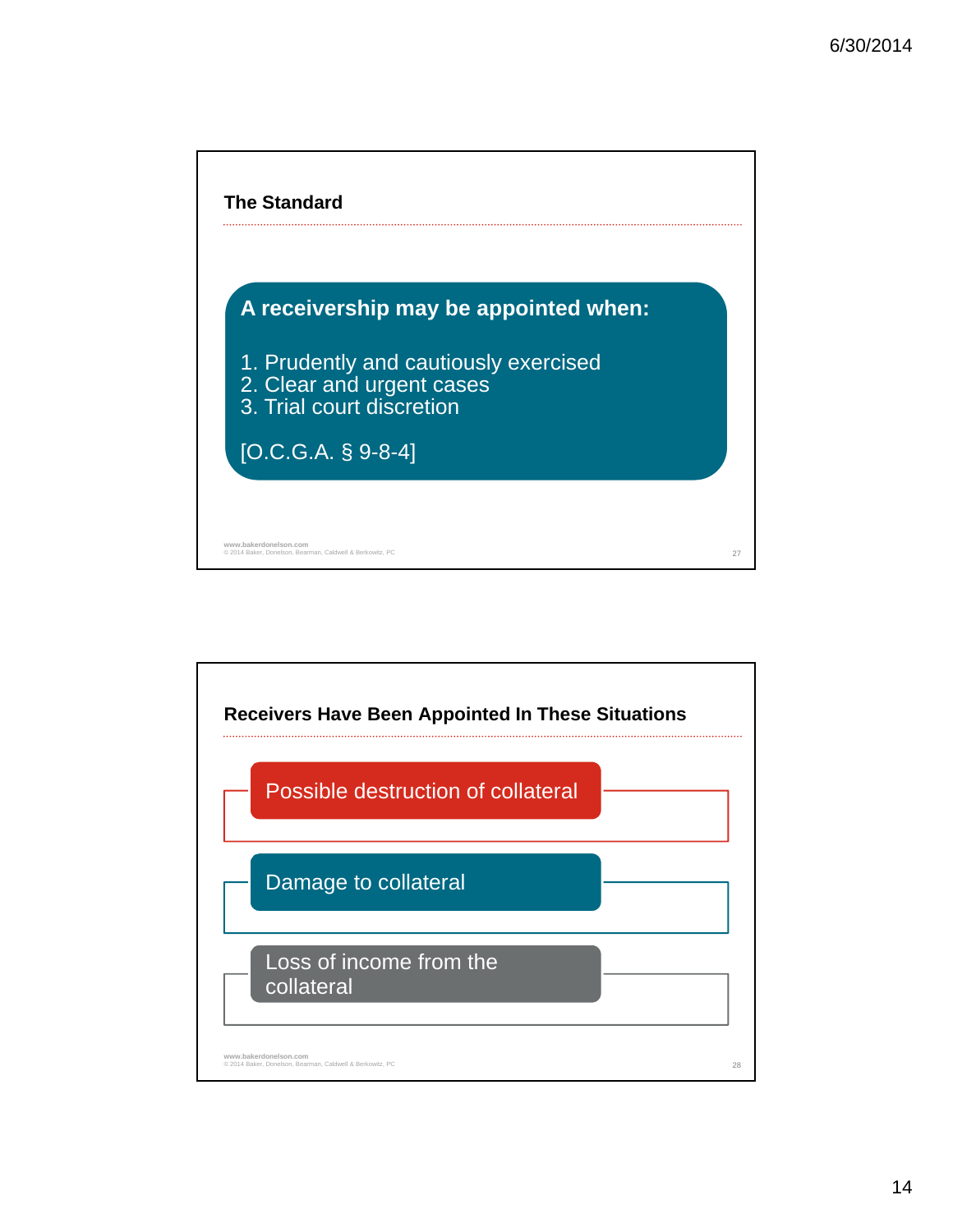

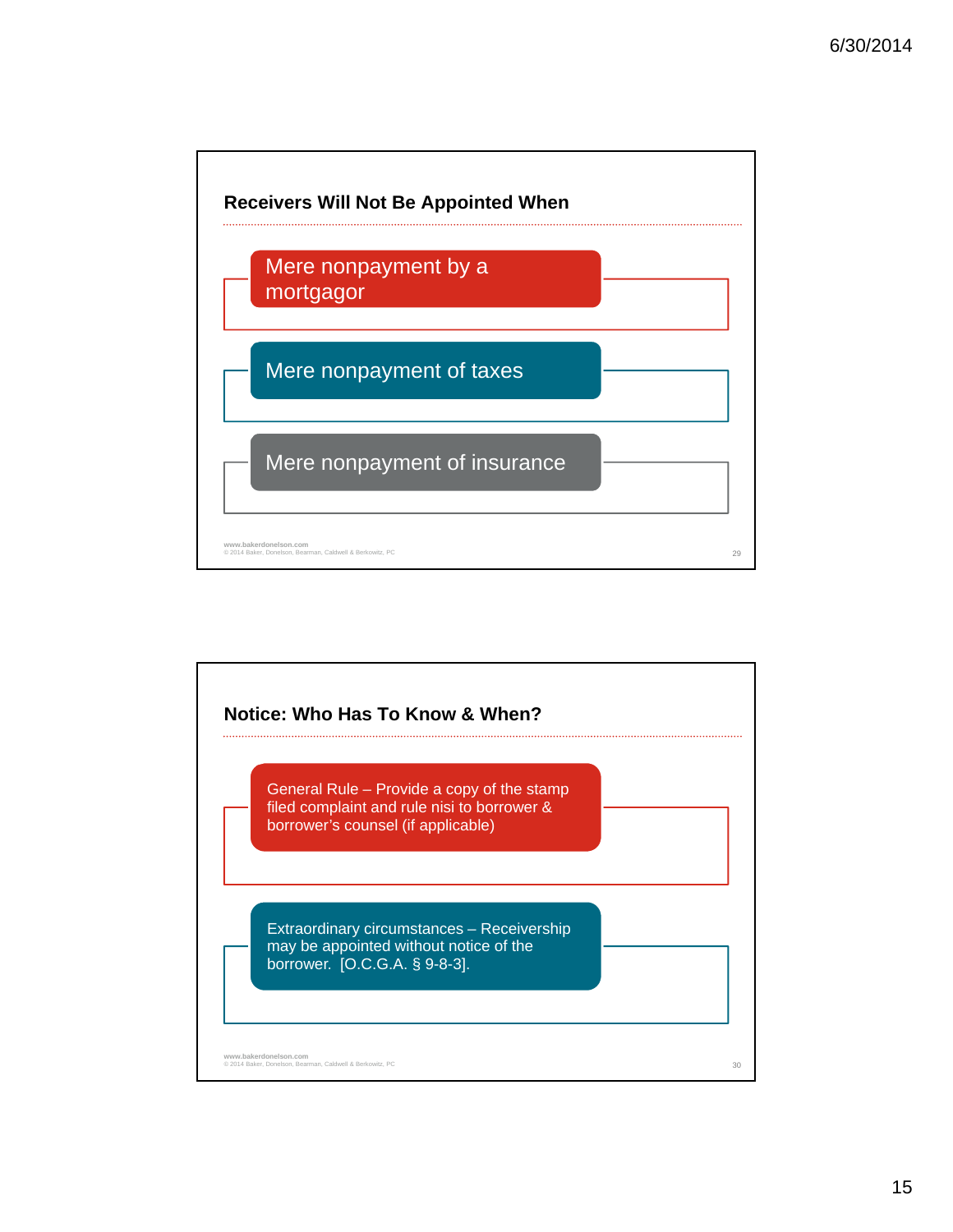

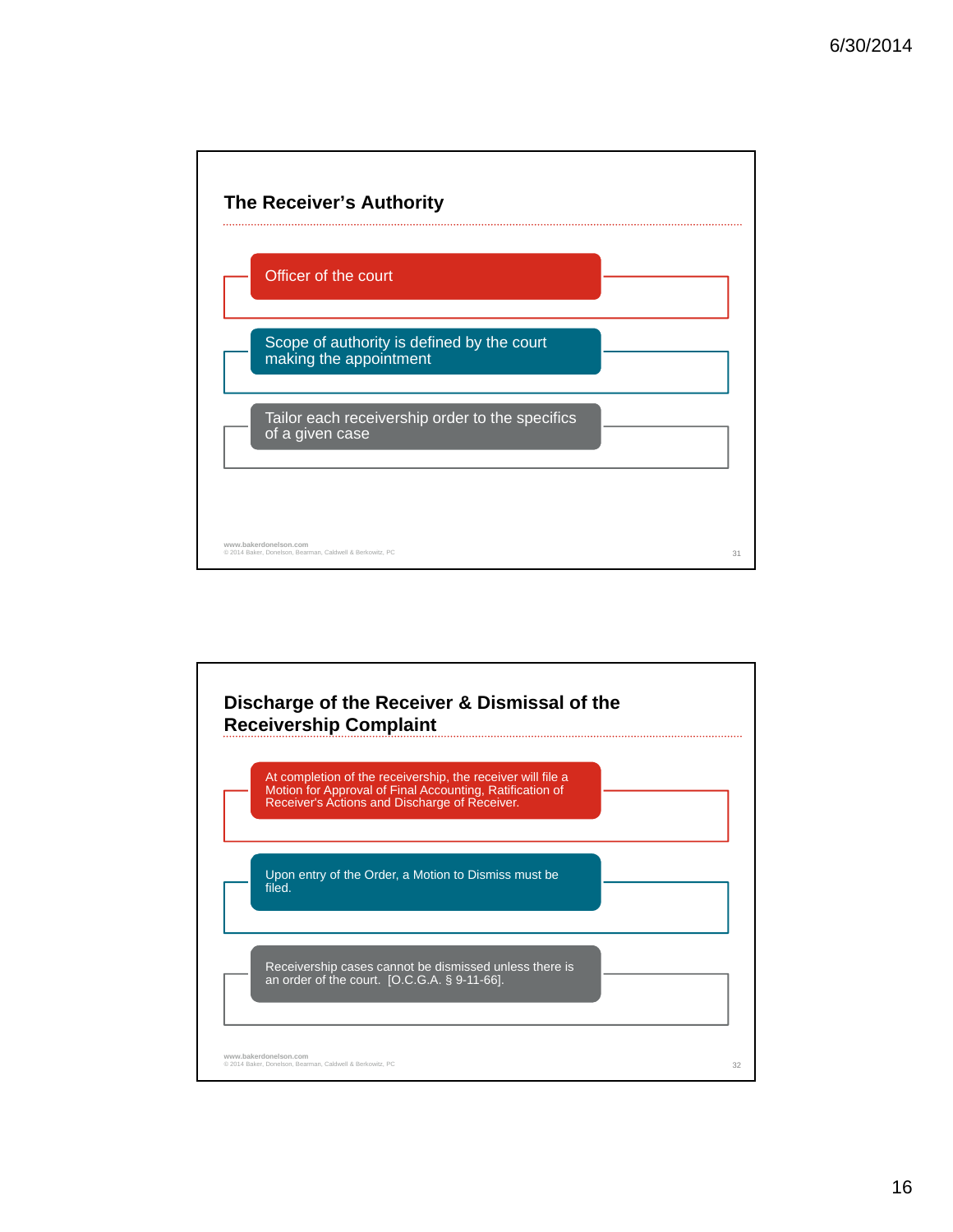

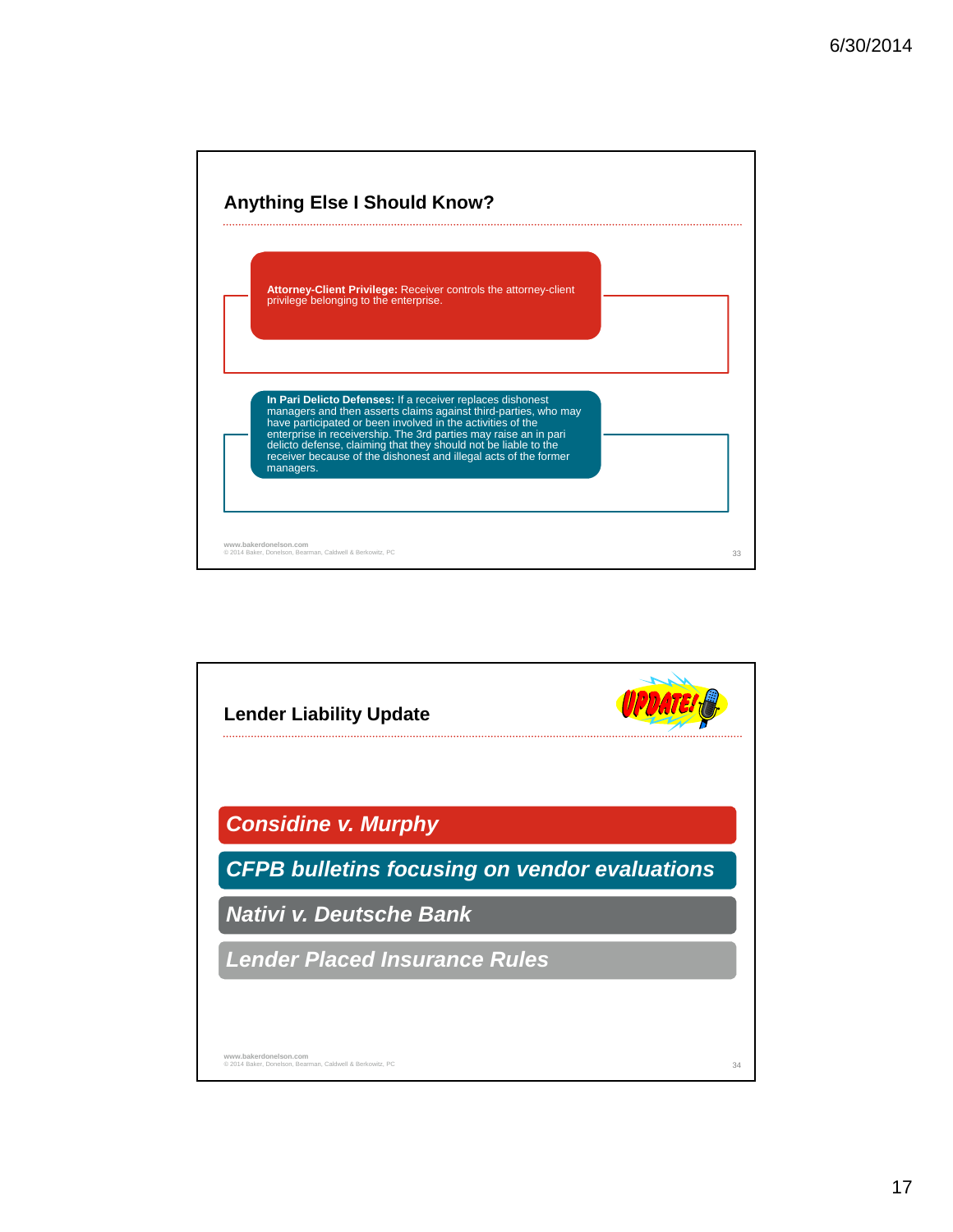

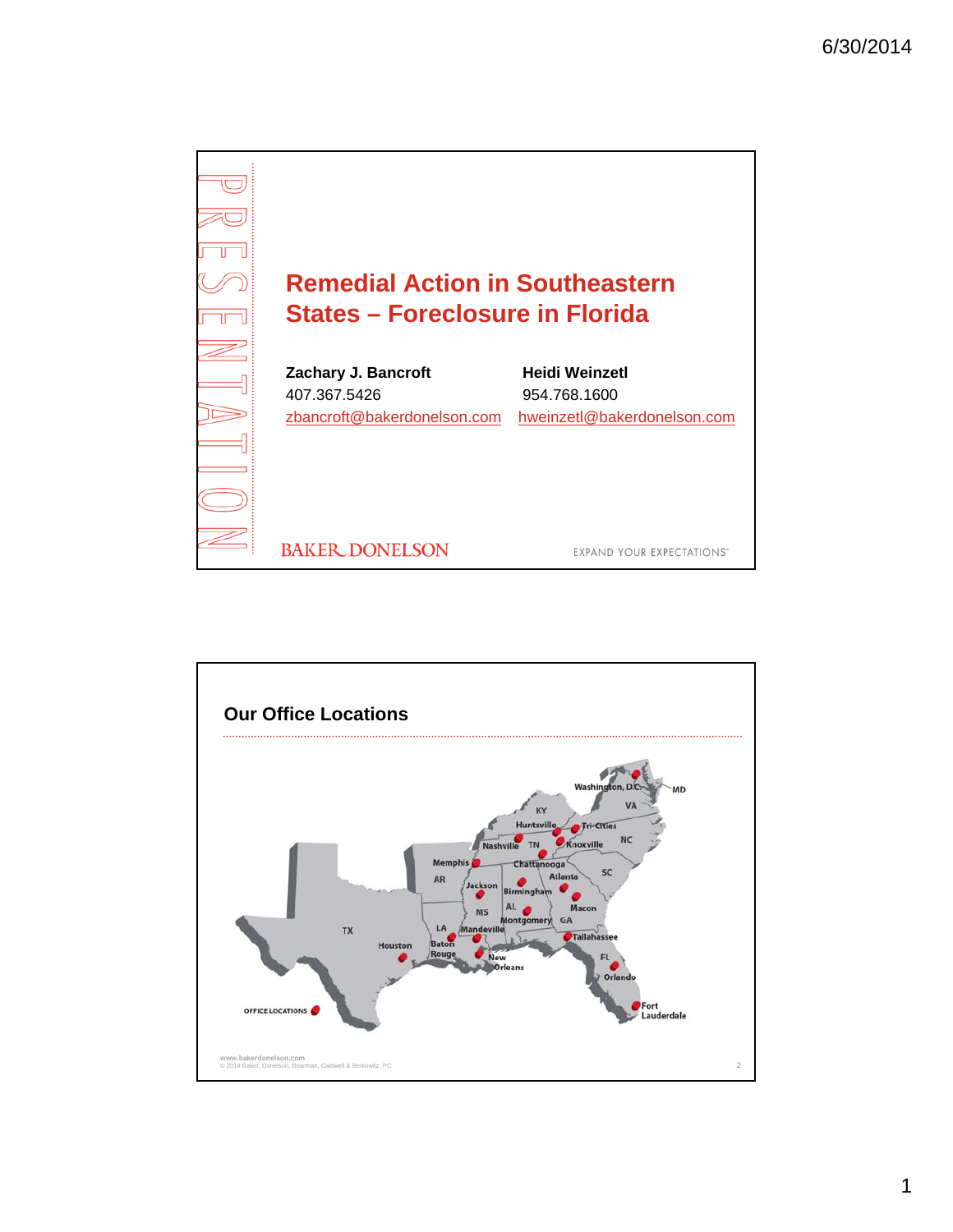

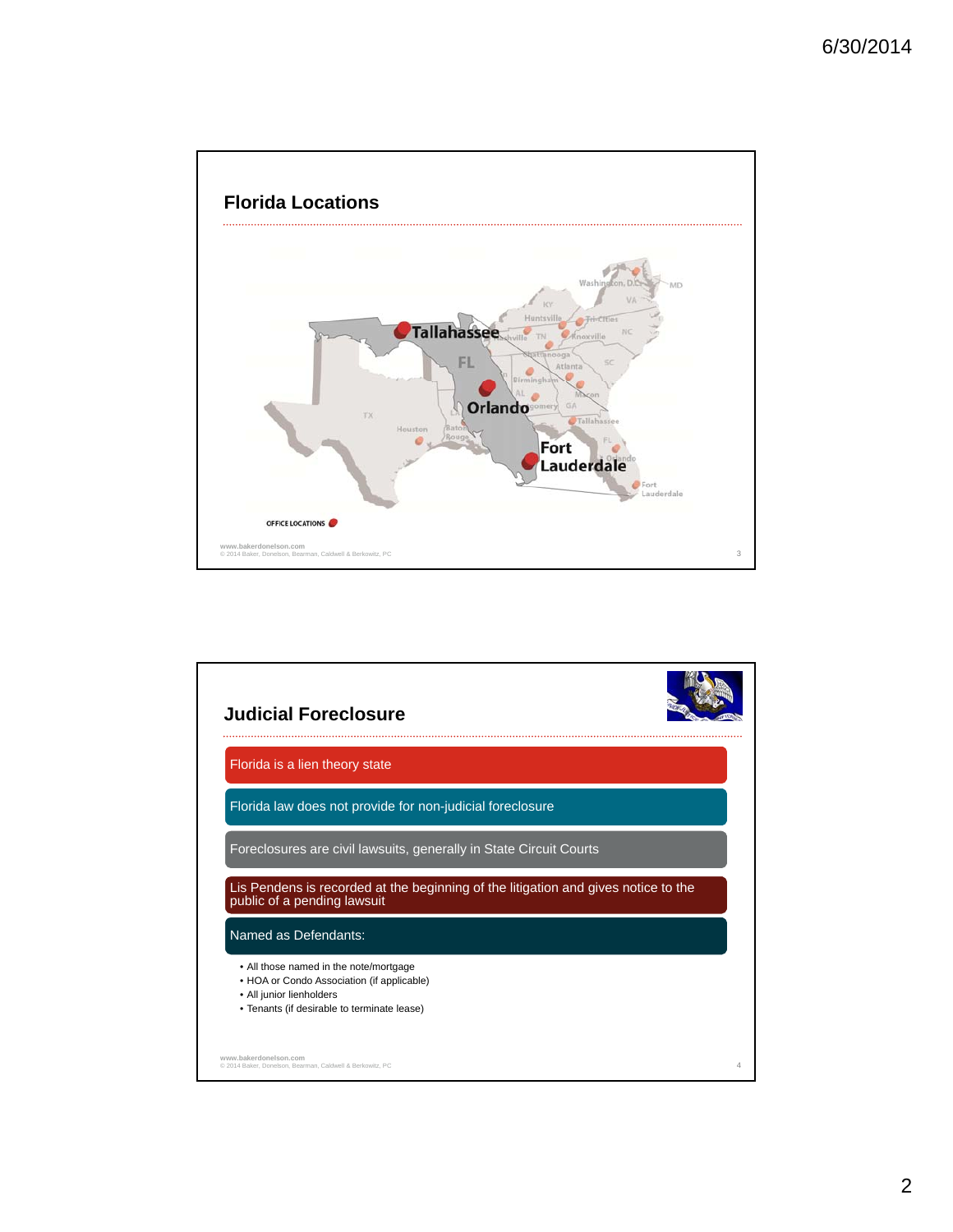

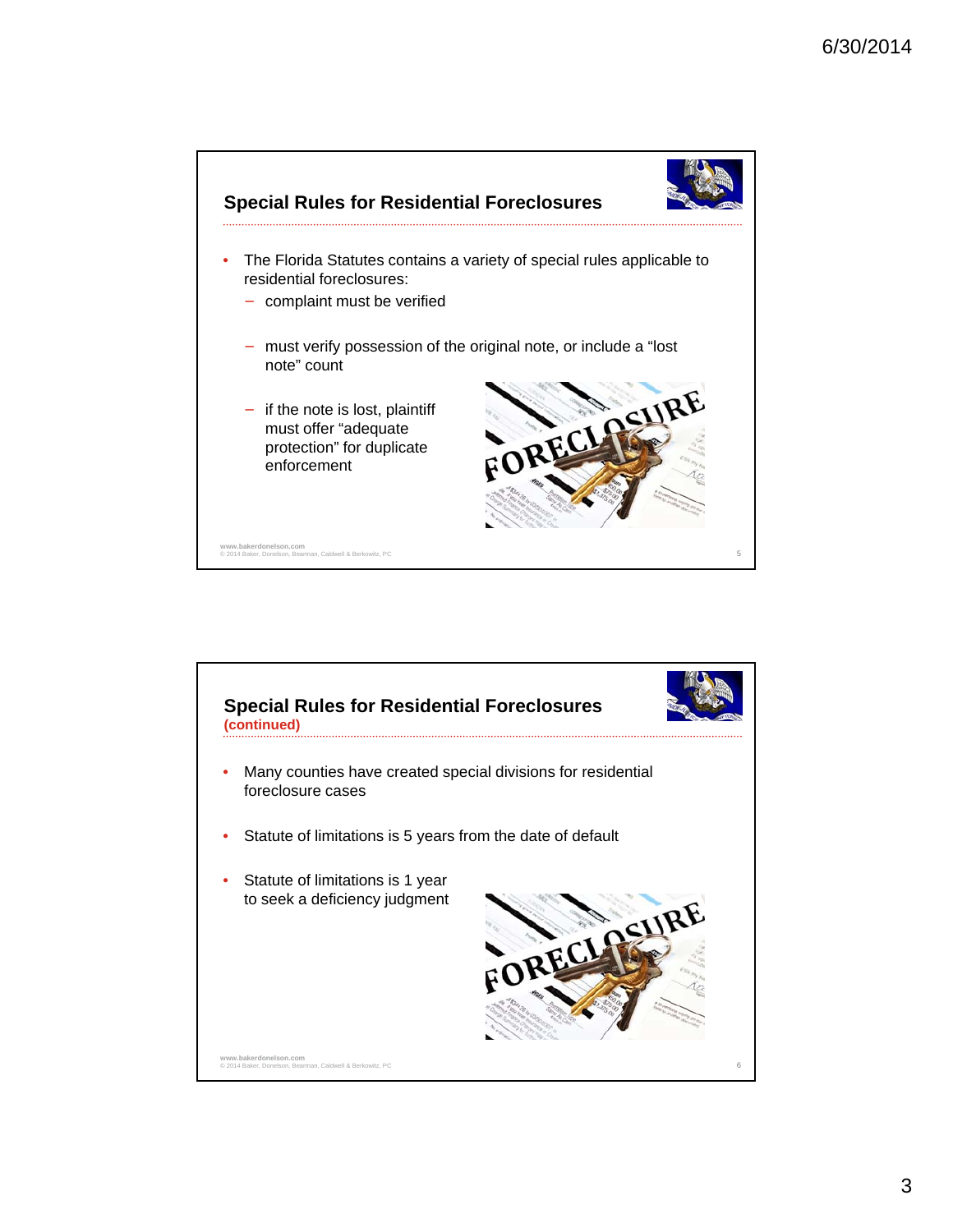

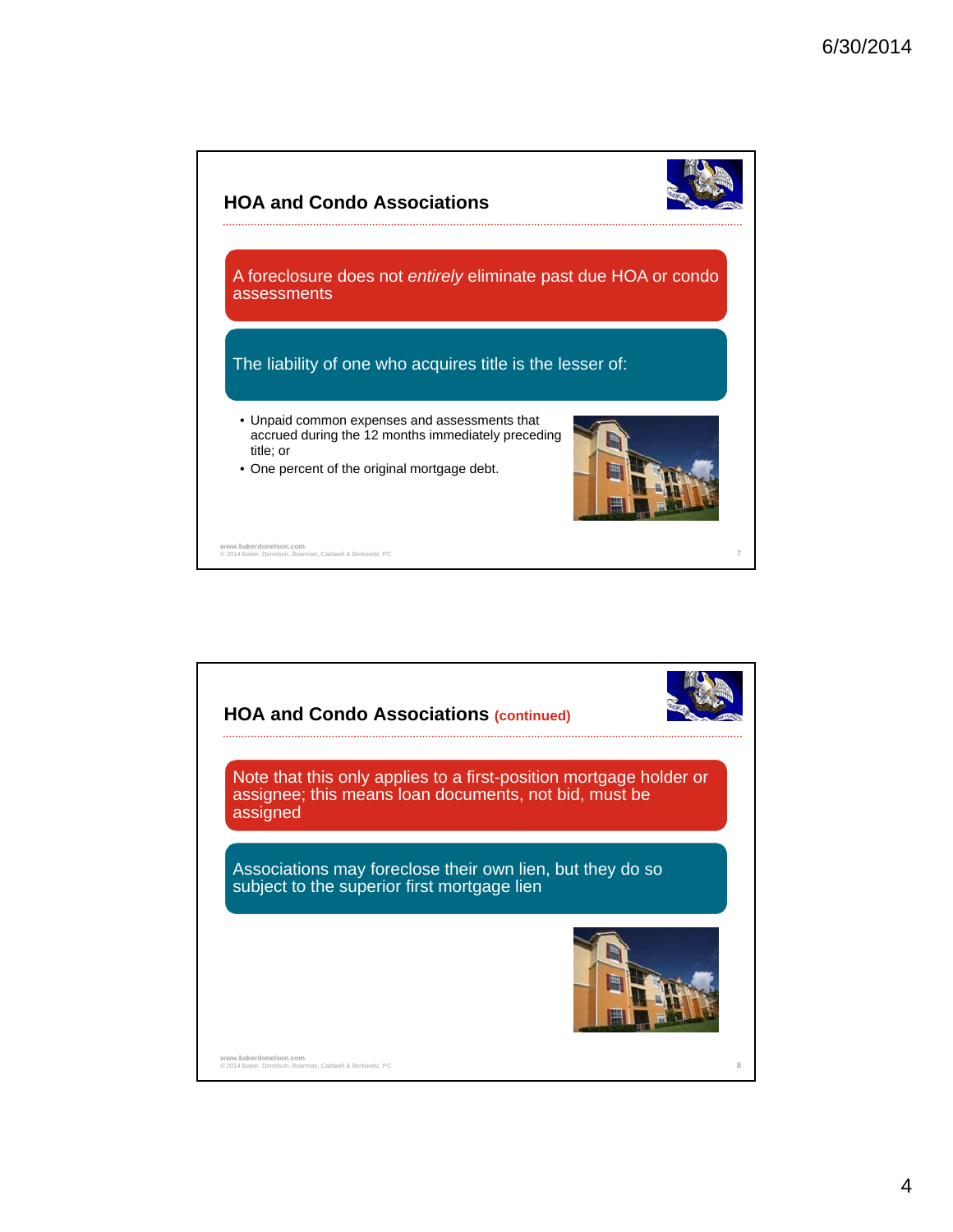

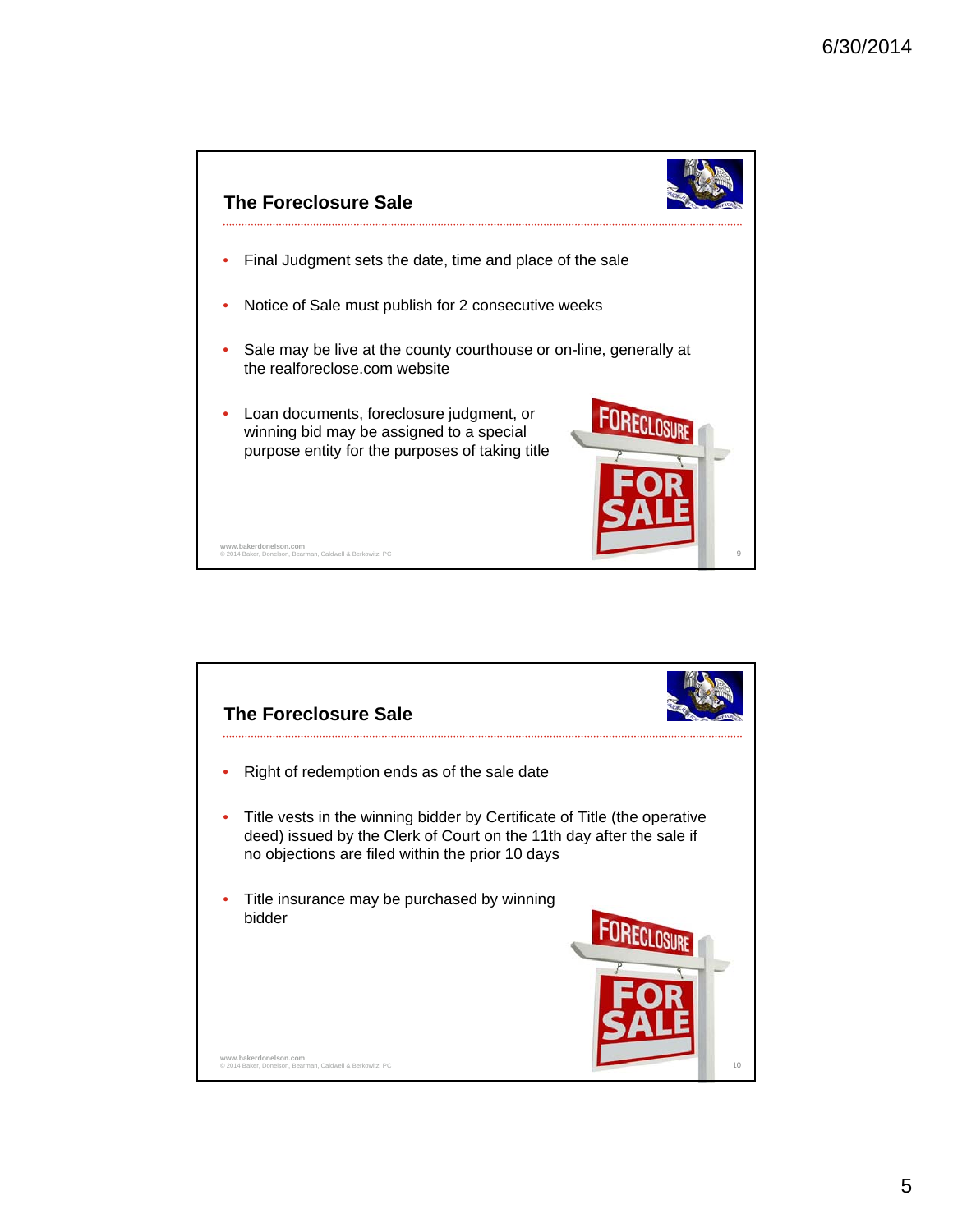

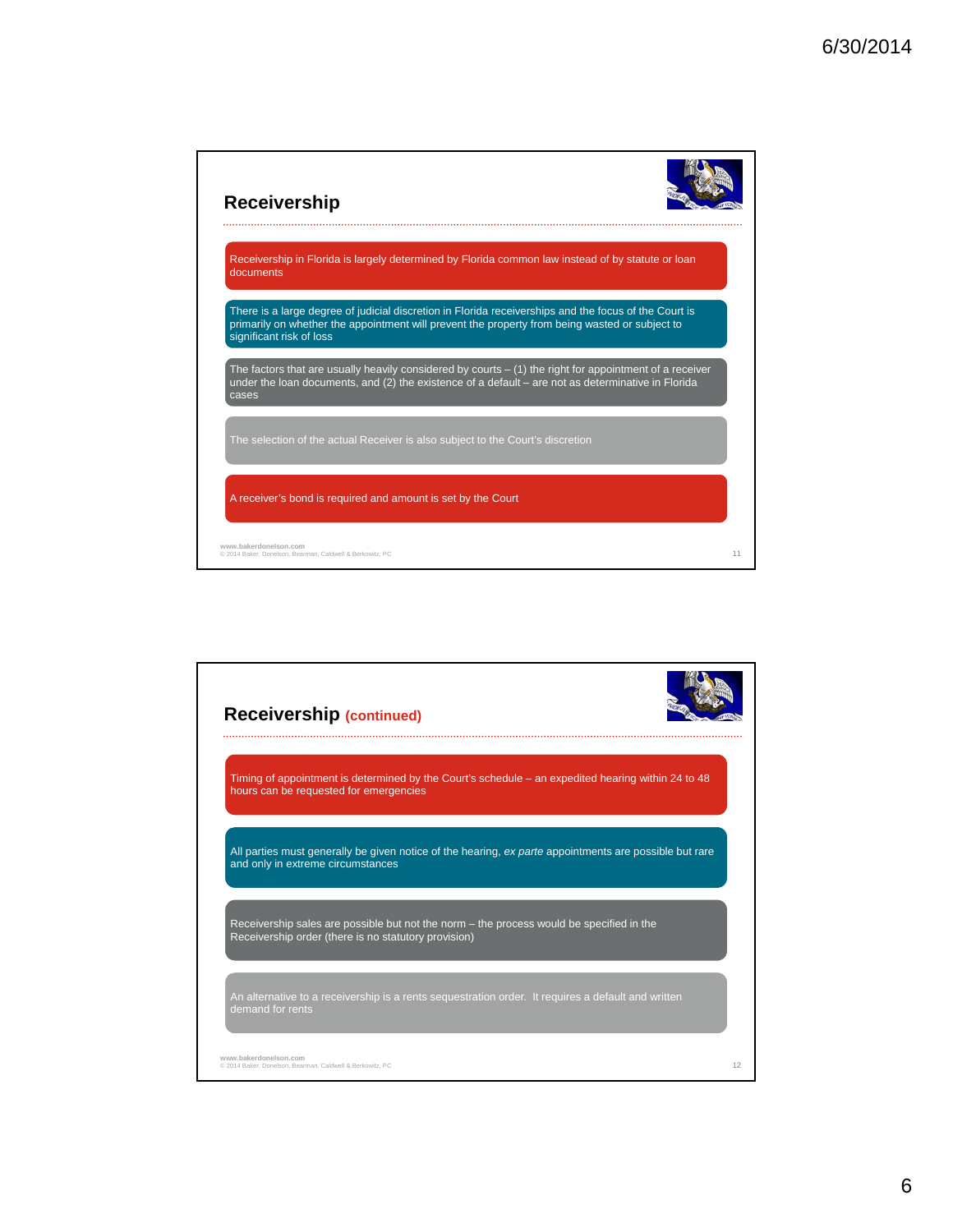